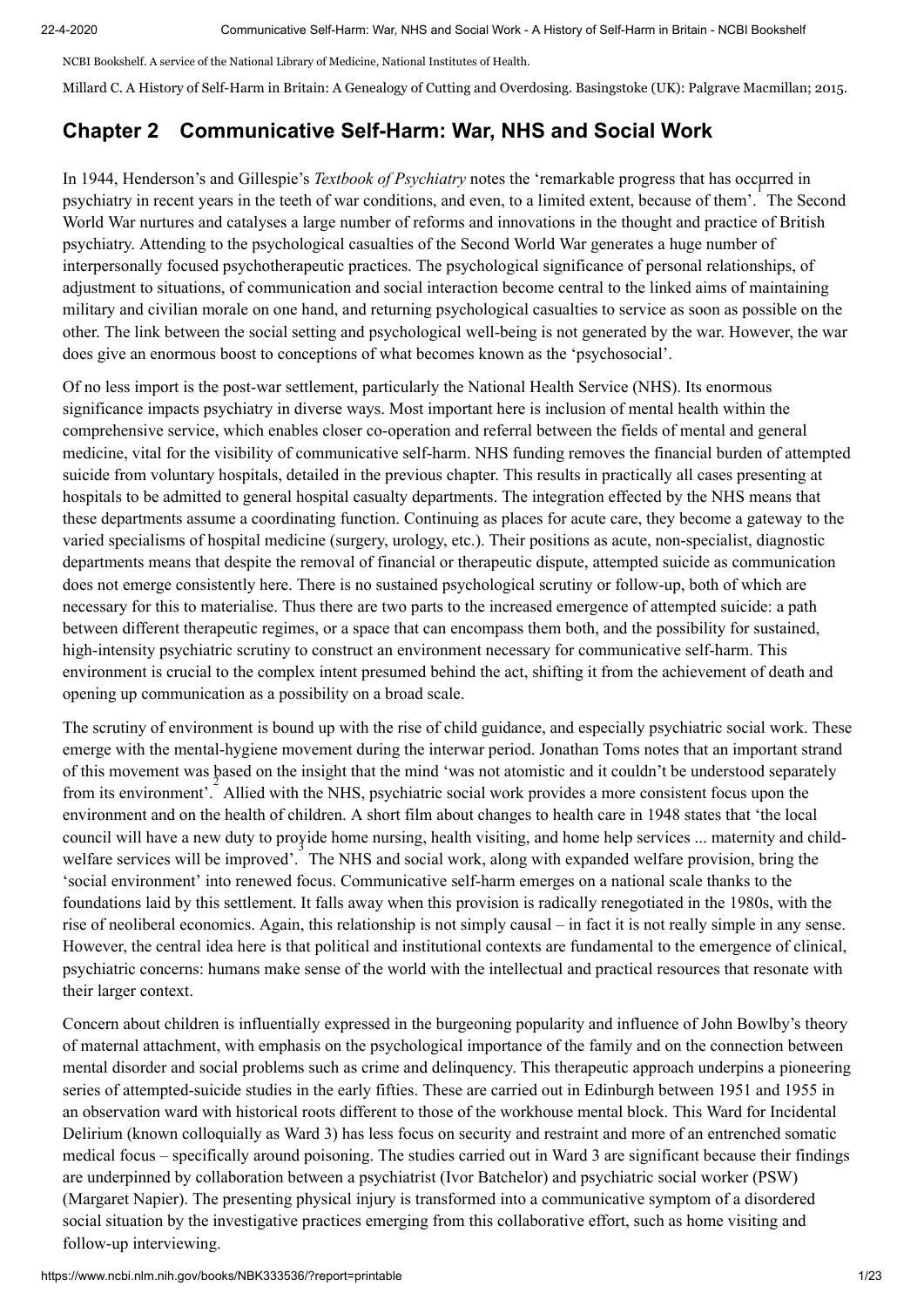Alongside these studies are a number of contributions by Erwin Stengel, both by himself and in collaboration with a PSW (Nancy Cook) and a psychiatric registrar (Irving Kreeger), including the seminal *Attempted Suicide: Its Social Significance and Effects* (1958). The practice of referral to observation wards is prominent in Stengel's work, as is follow-up interviewing, showing how transfer between acute somatic care and psychological investigation is further developed by PSW practice. Attempted suicide is still significantly associated with observation wards. However, the NHS not only removes financial disputes but also facilitates movement between different therapeutic approaches, helping PSWs and psychiatrists to collaborate on this object, further transforming it into a consistent and credible expression of interpersonal disturbance.

Broader concerns about the young erupt in moral panics over Teddy Boys and rock 'n' roll during the 1950s, more famous landmarks of that decade's cultural history than is attempted suicide. However, these all focus upon the same demographic group: adolescents and young adults. Attempted suicide thus resonates with broader concerns about young people, deviance, delinquency and subcultures. In 1953 the Reverend Chad Varah establishes a service from his London vicarage for people 'in distress who need spiritual aid' and a '999 for the suicidal'. The *Daily Mirror* coins the term 'Telephone Good Samaritans' for the service and it sticks. Concern about the mental, physical and moral state of young people, and about suicide, distress and despair circulate throughout the 1950s, a decade overshadowed on either side by the Second World War and the swinging sixties.

## **War, therapeutic communities and psychosocial practice**

The Second World War provides impetus, resources and fertile soil for the study of the psychological significance of group dynamics and social contexts. Tavistock Clinic psychiatrist John Rawlings Rees is appointed Consulting Psychiatrist to the Army early in the war. He argues that 'out of the peculiar conditions created by conflict and national effort, there seem to have come some things that are of value ... psychiatry has perhaps matured more as a result of war experience than it could have done in five years of peace'. Part of these so-called peculiar conditions is the notion that '[f]rom having a somewhat limited function, psychology became suddenly a weapon of war, a method by which the fighting force could be improved, the interests of the individual better served and the health of the community ... safeguarded<sup>5</sup>. It seems that the particular demands of total war – chiefly for people to act in the interests of the collective – encourages this maturation or development of psychiatry to take a certain form. The fact that collective martial effort (total war) spawns a focus upon collective or group experiences and dynamics is not coincidental.

But the war is not the whole story. Tom Harrison provides a fine, lucid study of the Northfield experiments, perhaps the most famous wartime studies of the psychology of groups and group dynamics. He traces a sense of psychosocial awareness through the crowd theories of Gustave LeBon, Wilfred Trotter's ideas on herd instincts and William McDougall's concept of the group mind – ideas proposed in the late nineteenth and early twentieth centuries. He also mentions the ideas of Sigmund Freud, W.H.R. Rivers, Melanie Klein, Ronald Fairburn, Joshua Bierer and the field theory of Kurt Lewin. Finally, he mentions two prominent health and mental-hygiene experiments from the interwar period: the Hawkspur Experiment in Essex, and the Pioneer Health Centre in Peckham. This certainly seems like 'an intellectual primeval soup' that ferments towards group awareness. However, tracing influences and precursors in a rush of names and conceptual shorthand can lead to confusion. Presented here is a brief appraisal of how the Emergency Medical Service enables the integration of psychological scrutiny into general hospital practice. Later in this chapter we shall see how it also leads to increased prestige for psychiatric social work. Thus, can we see how the war catalysed the development and acceptance of specific threads in the story of communicative self-harm.

The war is clearly seen to impact upon the integration of mental health perspectives into general hospitals. James M. Mackintosh, professor of preventive medicine at Glasgow writes during the war about how out of the emergency hospital service has developed 'a growing emphasis on the mental health aspect of general hospital treatment'. He includes psychiatric social work in this, adding that for the treatment of long-stay (surgical or medical) patients in general hospitals '[t]he psychiatrist and the mental health social worker should be in the background, ready to advise on cases of special difficulty'.

War conditions are seen as having wide-ranging impacts on the functions of general hospitals. This involves consideration of social and psychological factors as well as physical ones.

https://www.ncbi.nlm.nih.gov/books/NBK333536/?report=printable 2/23 Since the beginning of the present war there has been steady although limited progress in the conception that the general hospital has a specific function in restoring the sick to health and working capacity. This involves early assessment not only of the patient's physical condition and ultimate prognosis, but also of his mental attitude, his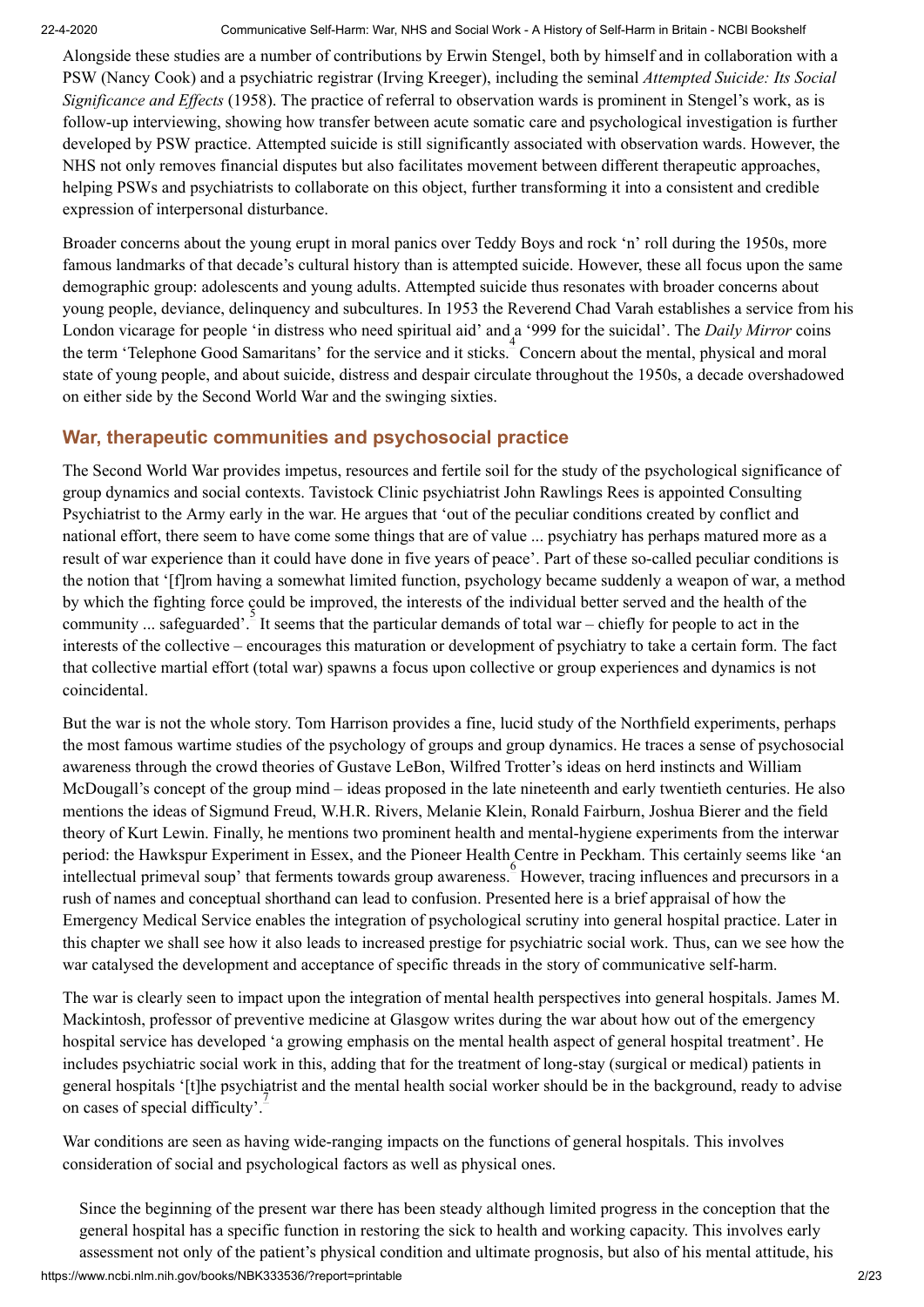family background, and his suitability for the work in which he was previously engaged, all psychological as well as industrial problems.

Here we can see that the increase of psychological scrutiny in general hospitals in the early twentieth century (traced in the previous chapter through the Mental Treatment Act and observation wards) is developed and encouraged by the Emergency Medical Service in wartime.

Harrison notes that military life interacted with psychoanalysis and social theory, a triumvirate that he claims 'led inevitably to the experimentation with group therapy on a wide scale within the British and other armies'. Whilst contesting that this was in any way inevitable, we can agree that there is certainly a productive relationship between these three factors. He goes on to say that 'it became increasingly obvious, as the war progressed, that group therapy was a logical extension of army life. This, allied with the large number of men requiring help and the relatively few staff available, led inevitably to widespread experimentation with the new technology'. If we again downplay the inevitability, Harrison here shows how the practical conditions of army life might make groups obvious in an intellectual sense, and the resource shortages make group therapy attractive in a much more mundane, but no less powerful way.

Harrison describes this focus upon social networks and group dynamics in wartime practice in terms of a discovery of pre-existing needs. He is committed to the insights of therapeutic communities as true (obvious, inevitable), rather than as emerging as a particular, historically specific perspective. Nevertheless, he argues that

the exigencies of army life ... provided the final link in the chain, and whether group therapy would have ever gained such recognition without this fillip is uncertain. Clearly, there were individuals promoting this form of activity before the war; but they were largely operating in isolation and in a more or less charismatic manner. The war led to ordinary psychiatrists experimenting with these new ideas.

From this we can see how wartime conditions interact with pre-existing ideas and practices, fuelling the development of these socially focused insights. Rather than being inevitable, they rely upon specific contexts in order to be able to emerge as increasingly obvious or self-evident.

# **The NHS and psychological scrutiny during the 1940s and 1950s**

Building upon the Emergency Medical Service, the NHS brings different specialist outlooks into a new, more connected relationship with each other. In the case of psychiatry, the Board of Control (the government department responsible for mental health care until 1959) is brought into the NHS, having unsuccessfully pushed for a separate administrative mental health care structure. Thus the potential for crossover between mental and general medicine is much more widely available than being simply focused upon observation wards. A new combination of specialisms brings about new clinical objects, and observation wards are well-placed to build upon this, playing a central role throughout the 1950s. The NHS is also the first step in broadening the new field, combining acute-physical and psychosocial visibility – on a national scale – in general hospital casualty departments. For various reasons, these departments cannot quite sustain this, but play an important role in the growing visibility of this phenomenon.

The establishment of the NHS is widely viewed as an important step in the integration of psychological and general medicine. The final chair of the Board of Control, Walter Maclay, and epidemiological psychiatrist, John Wing, both cast the founding of the NHS as an intermediate stage between separated and integrated mental and general 12 medicine. The end point of this process (for Maclay) is the Mental Health Act 1959, covered in [Chapter](https://www.ncbi.nlm.nih.gov/books/n/wt605801/wt605801_ch3/) 3. This integration impacts upon the visibility of attempted suicide.

In 1947, after the passing of the NHS Act but before the 'appointed day' of inauguration in 1948, clinicians at the Withington Hospital in Manchester relate the appointment of 'a visiting psychiatrist' allotted around twelve beds'. This non-observation-ward method of embedding psychiatric scrutiny in a general hospital setting has consequences for the visibility of 'attempted suicide': 'Seventeen patients were admitted after attempts at suicide by various methods, the largest group being six cases of barbiturate poisoning'. They are even more explicit about the changes in terms of visibility: 'Very many patients who would formerly have been treated only by physicians are now recognised as requiring psychological examination'. However, this experiment is very small-scale.

By April 1950 in Manchester it is decided that to achieve progress in psychiatry, services should no longer be based around asylums, in direct conflict with recommendations from the local psychiatric specialists. John Pickstone argues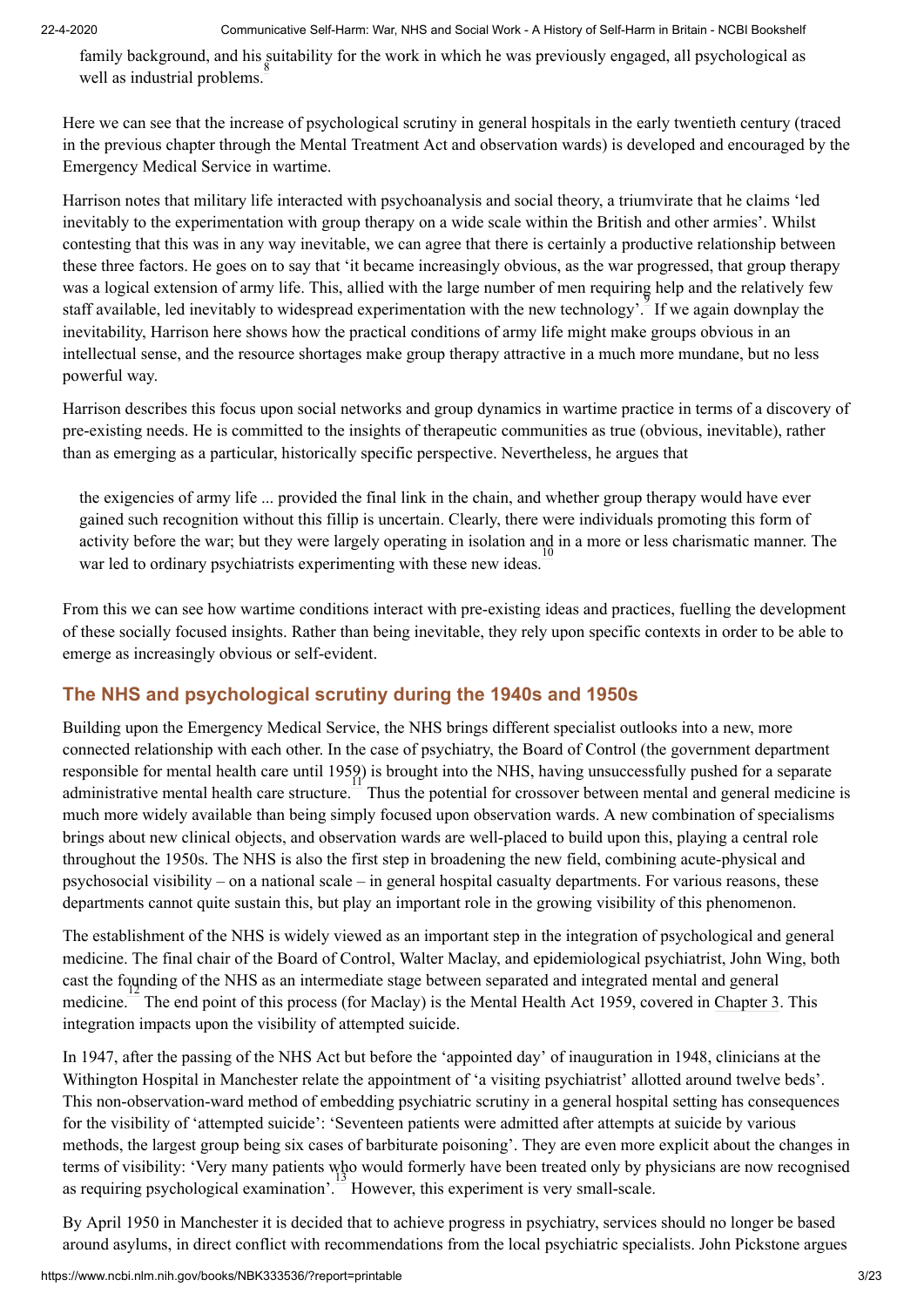that this is driven by the idea that services based in remote mental hospitals with peripheral general hospital clinics 'will only serve to divorce the diagnosis and treatment of mental disorders still further from the broad stream of general medicine'. Instead 'new psychiatry posts would be attached to district general hospitals'.<sup><sup>14</sup> Thus in the early</sup> years of the NHS, integration is achieved by creating administrative structures that minimise the space between mental medicine and the general hospital. Of course, explicit attempts at crossover unavoidably reassert difference. This is exacerbated by the Board of Control; George Godber, chief medical officer between 1960 and 1973 recalls that that 'largely at the insistence of the Board of Control', all mental hospitals and mental deficiency hospitals had separate management committees. He claims that '[t]here was no reluctance locally to having mixed management groups – it was the Board of Control's influence'.

## **A&E Under the NHS**

Casualty departments are important under the NHS, as the reception (and sorting) centre for all emergencies, including attempted suicide. However, Henry Guly notes that '[b]etween 1948 and 1960 there was little of substance in the medical literature describing casualty services'. Guly notes that it is even argued that A&E does not qualify as a specialism at all due to its generalised role, covering emergency care of all kinds. A&E is a particularly unfashionable area for doctors of the 1950s, and it remains over-stressed, understaffed and under-funded today.<sup>17</sup> In 1956 T.G. Lowden, a consulting surgeon working in Sunderland, writes a series of three articles in the *Lancet* entitled 'The Casualty Department' (following his book of the same name published the year before). He opens the series comparing casualty to a secretary's office, calling it a 'coordinating mechanism on the medical side', often performing administrative rather than strictly clinical work.  $\tilde{ }$  This coordinating role, a key part of the comprehensive service under the NHS, is the practical arrangement that removes the disputes over the appropriate place to take attempted suicides. For A&E to become the 'given' place to take an attempted suicide requires the NHS.

In Lowden's *The Casualty Department* (1955), attempted suicide is a distinct concern. He describes a coma patient sent in by her G.P., who regains consciousness on the way to hospital and shows no signs of illness in casualty. She is discharged home with a future G.P. appointment. However, later that evening she takes a large overdose of the same drugs and the casualty officer is criticised for not admitting the case. Whilst Lowden is sure that there is 'no reasonable basis for the criticism', this example shows that attempted suicide achieves visibility (and causes anxiety) in casualty because it is read as a genuine attempt to end life – an attempt that might be repeated more successfully at any time. This concern is similar to concerns over renewal in the police watching disputes.

Thus, despite the integrative shift of the NHS, Lowden's position in the 1950s is both cautious and clear – the divide between mental and physical therapeutics remains central to his thinking. He argues that because of coroners' almost invariable reference to 'mental instability' in cases of suicide, '[a]ttempted suicide should therefore logically be an indication for psychiatric treatment ... and all such cases should be treated at a mental hospital, unless the medical or surgical condition is so great that general hospital admission is necessary'. The mental hospital is the most appropriate place for an attempted suicide, so long as medical or surgical treatment is unnecessary, a position that evinces a clear psychological/ general medical differentiation. He acknowledges that mental hospital admission is not often effected, so 'cases of attempted suicide who do not require admission for their organic lesions often call for a decision on disposal'. Again, attempted suicide is an issue due to the dual concerns of organic lesions and emotional states, the recurring poles of soma and psyche:

Much depends upon the circumstances, and particularly the emotional state of the patient. Young girls who make a half-hearted attempt to commit suicide because they have misbehaved and missed a period may often be returned to the vigilance of their parents.

Some small, highly gendered fragment of what becomes the attempted suicide stereotype emerges at a casualty department. Such a case is characterised as falling between therapeutic regimes: unsuitable for mental hospital admission and unsuitable for admission on account of any organic injuries. Thus, nothing much can be done, and the patient should be sent home. The therapeutic approaches are still too separate; different arrangements for psychiatric scrutiny are required in order to register a need for any kind of extended surveillance or investigation. Whilst the NHS is a key step in integrating therapeutic regimes, and A&E becomes the single site for all emergency admissions, a socially directed attempted suicide does not appear as a credible research object here. The scrutiny available at A&E is not sufficiently psychological or intensive to fabricate a credible social setting around the presentation of attempted suicide; the sorting of casualty seems to emphasise the separation of therapeutic regimes rather than bringing them together.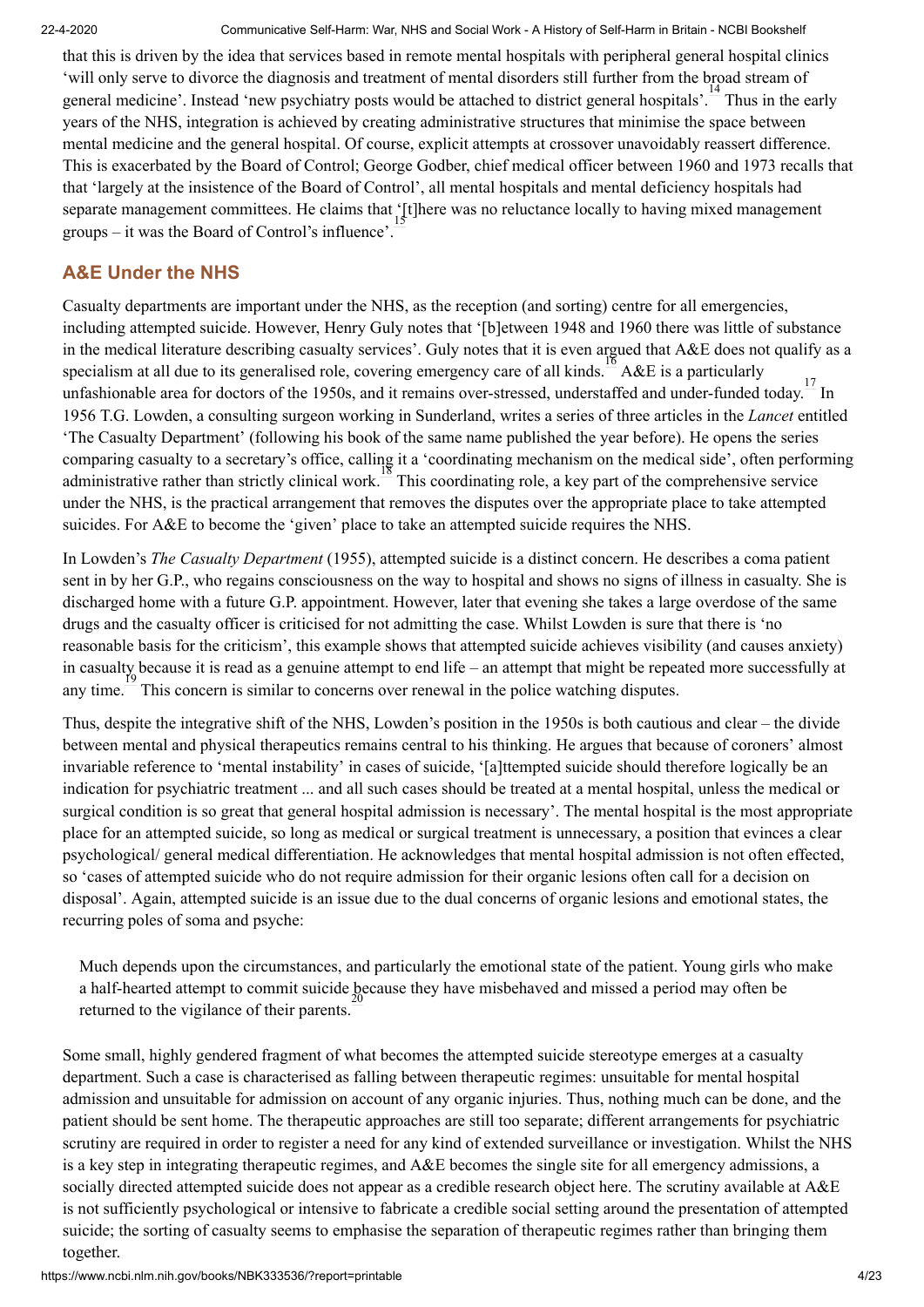However, alongside A&E there is a continuing link between observation wards and attempted suicide under the NHS. In 1949, the above-mentioned Withington Hospital (Manchester) experiment shows how at first the nurses 'were anxious to get every attempted suicide out of the hospital and into the observation ward'.<sup>21</sup> The success of the experiment undercuts the nurses' attitude that the observation ward is the only place for attempted suicide, but their reported first reaction exposes the traditional association. Ivor Batchelor argues in 1955 that in the case of attempted suicide '[w]here possible, immediate admission to the mental observation ward of a general hospital is the ideal  $\arctan$   $\frac{22}{2}$  Batchelor's observation ward studies are considered next.

# **Ward 3 of the Royal Infirmary of Edinburgh**

Ivor R.C. Batchelor publishes eight articles on 'attempted suicide' between 1953 and 1955, based on clinical work at the Ward for Incidental Delirium (Ward 3) of the Royal Infirmary of Edinburgh. He serves as a neuropsychiatrist in the Royal Air Force Volunteer Reserve during the Second World War and subsequently joins the Royal Edinburgh Hospital under D.K. Henderson. $\frac{1}{n}$  Henderson has been mentioned as co-author of an influential textbook, but he is much more significant than that. Professor of psychiatry at Edinburgh between 1932 and 1954, he is second only to Aubrey Lewis as an influential mentor to twentieth-century British research psychiatrists. It is said that Lewis used to refer to Henderson 'with a combination of sincerity and irony ... as: "The most distinguished psychiatrist in the United Kingdom"'. Batchelor remains at Edinburgh for nine years, leaving for Dundee in 1956, and in January 1958 takes 24 part in a published discussion on the 'Legal Aspects of Suicidal Acts'. Erwin Stengel argues that Batchelor is 'the leading psychiatric authority' on attempted suicide in Scotland. He collaborates on three of the eight articles with Margaret B. Napier, senior PSW based at the Edinburgh Hospital for Nervous and Mental Disorders.

These studies emphasise the role of so-called 'broken homes' and alcoholism in attempted suicide, the two foundations of the socially focused aetiology they construct. They are equivocal about the formal appeal character, doubting whether it is always present. They worry that overemphasising this point might lead to an underestimation of the danger involved. Before these studies are analysed more closely, their national and institutional settings are described from two angles: the potential for crossover between psychological and general medicine, and the provision of high-intensity, environment-focused psychological scrutiny. These concerns, central to the analysis of observation wards in the previous chapter, remain vital here.

Suicide and attempted suicide are not crimes in Scotland, a situation described in more detail in [Chapter](https://www.ncbi.nlm.nih.gov/books/n/wt605801/wt605801_ch4/) 4, which focuses on a research unit at Ward 3. The lack of legal sanction in Scotland is regularly invoked in the late 1950s by those campaigning for decriminalisation south of the border (part of the growing post-war legal interest in suicide covered in [Chapter](https://www.ncbi.nlm.nih.gov/books/n/wt605801/wt605801_ch3/) 3). The documents produced in the lead-up to decriminalisation bring to light a standing arrangement in Scotland of much relevance. The Home Office enquires about Scottish hospital practices in 1958 and discover 'a standing rule that patients who have attempted suicide are seen by a psychiatrist whilst still under treatment'. The history of this rule is not given. However, the general situation in Scotland is described as 'neither clear nor altogether re-assuring'.<sup>28</sup> After the change in suicide law, the Department of Health for Scotland again states (in January 1962) that '[t]here are at present standing arrangements at Scottish Hospitals for the psychiatric examination of patients who have attempted suicide and have been taken to hospital because of their injuries'.<sup>29</sup> Thus there are established arrangements in Scotland for focusing some form of psychiatric scrutiny (presumably from visiting consultant psychiatrists) upon patients presenting at general hospitals and read as having attempted suicide. However, only one Scottish site appears to produce studies of this phenomenon during the 1950s.

# **An idiosyncratic, contested observation ward**

During the early 1950s Ward 3 is under the administration of Senior Psychiatric Registrar James Kirkwood Slater. Neil Kessel and Norman Kreitman both acknowledge the centrality of this ward to their respective work on 'selfpoisoning' and 'parasuicide' in the 1960s and 1970s. The ward facilitates consistent psychological scrutiny of patients presenting with a somatic injury. Kessel comments in 1965 that there are 'auspicious circumstances' for studying this particular subject in Edinburgh, because for 'many decades the Royal Infirmary has had an "incidental delirium" ward 30 for patients who required overlapping general medical and psychiatric care'. Kreitman recalls 'an excellent clinical service' and an 'ideal research base'. The two parts of the transformation appear explicitly: overlapping therapeutic regimes and the possibility for high-intensity scrutiny (psychiatric research). The ward has some fame at Edinburgh's medical school, known among 'countless numbers' of graduates and called a 'unique and traditionally hallowed charge in the Royal Infirmary of Edinburgh'. Much of what follows is based upon an unpublished 1962 memorandum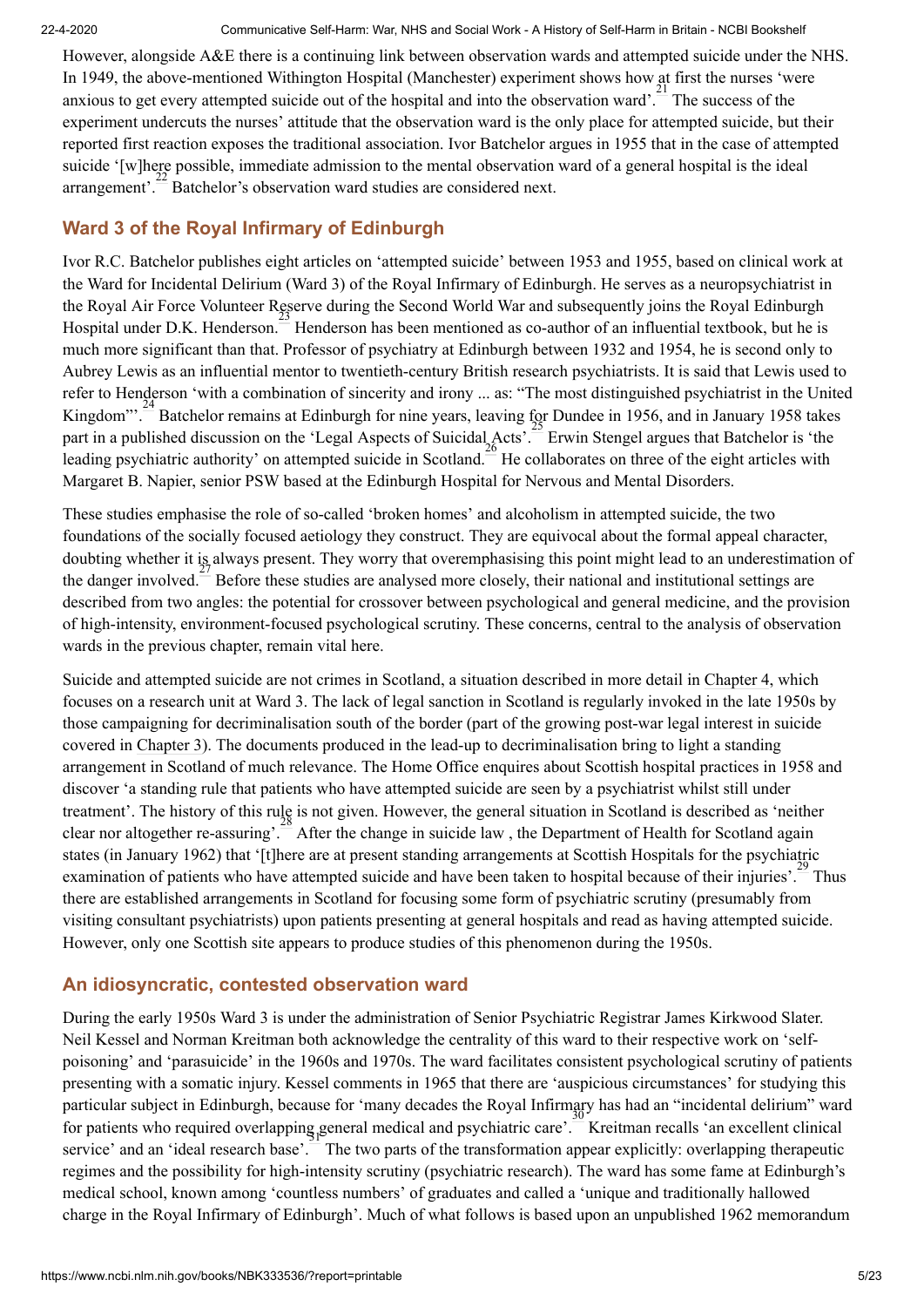(most probably written by Slater) stored at the Lothian Health Board Archives in Edinburgh, the best history of the 32 ward available.

The ward begins the twentieth century as a place to house noisy or otherwise difficult medical patients, a provision then extended to those brought in by police (including alcoholics with delirium tremens). This is further extended, after 1918, with the admittance of prisoners in need of medical procedures. Finally, at some unspecified point, those in authority discover that Ward 3 is 'admirably suited to their difficulties about failed suicides and thus followed other forms of poisoning, including the accidental ones'.<sup>33</sup> (Note the elision of attempted suicide with poisoning.) These difficulties are therapeutic and practical rather than legal, as attempted suicide is not a crime in Scotland. The ward's purpose significantly fluctuates over the century, but still fits into the pattern of associating attempted suicide with observation wards.

The memo exhibits anxiety over the use of coercive measures, specifically locked doors: '[T]his ward alone in all our hospitals is under lock and key. The modern view resents this as an anachronism'. The shorthand of the 'modern view' includes the shift towards promoting equivalence between mental and general medicine. However, too close an equation with observation wards is rejected by Slater, who argues:

No right thinking person would deny that a modern hospital must provide accommodation for psychiatric observation and in the absence of this the psychiatrists have consistently cast covetous glances at Ward 3, but equally their claims have been defeated by the vote of the consulting staff who have recognised that, while a special opinion is likely to be sought, not infrequently, yet, in the first instance, every single admission to this  $\frac{34}{34}$ charge was a medical or surgical problem and that the psychiatric opinion was needed if at all at a later stage.

A number of things require comment in this long, dense sentence. Firstly, that Ward 3 is coveted by psychiatrists, who desire facilities for psychiatric observation. This implies that the ward must fulfil this function, at least in part. Slater resists these claims by asserting the primacy of non-psychological therapeutics (the claim that every single admission is a medical or surgical problem). He admits that psychiatric input is valuable in the appropriate place, and is anxious to stress that the current liaison/referral system works well: 'For many years a most happy arrangement along these lines has been in operation to mutual advantage'. $\frac{3}{2}$ 

Slater is most concerned to preserve the overall control that he believes would be ceded to psychiatrists were Ward 3 to become simply an observation ward. This fear emerges implicitly in his proposals to divide the ward 'into three easily identifiable categories' comprising a psychiatric and psychological observation unit, a poisons unit and a miscellaneous ward, including medical care of prisoners. He proposes a link between a psychological observation unit (under the sole responsibility of the professor of psychological medicine) and a poisons unit directed by a physician, 36 assisted by the director of anaesthetics, the kidney unit and others.

Even though observation wards are substantially mixed in their therapeutic capacities (mainly by association with general hospitals), the psychological aspect is seen by Slater as preeminent; their full title is of course mental observation wards. The differentiation of therapeutic regimes is clear, as he concedes full authority to the professor of psychological medicine over the hived-off observation ward section, and brings in some very somatic therapeutics for the poisons unit (which he sees as far more central to the identity of Ward 3) with anaesthetics and kidney specialists. He is anxious that the ward is not swallowed up by psychological medicine, and that the psychiatrists remain involved on a referral basis only. Indeed, he is explicit about psyche–soma separation, indicating that the observation unit and 37 poisons unit are 'quite separate charges although inter-related'. To borrow a phrase from Ian Hacking, 'this is claim staking with a vengeance'.

Stengel and Kessel stake counter-claims from the psychiatric side. Kessel argues in 1962 that the poisoning unit at Ward 3 'serves as a psychiatric sorting and disposal unit for cases of attempted suicide far more effectively than the traditional English observation ward, which dares cater only for those who have not rendered themselves unconscious or hurt as a result of their actions'. Whilst Kessel cedes the 'poisoning unit' name, his focus is on psychiatric sorting and disposal, which is complemented by somatic therapeutics. Stengel claims in 1963 that 'in Edinburgh [attempted suicides] are admitted to an observation ward where emergency services for resuscitation are available – which is not the rule in psychiatric observation wards elsewhere'. The ward is envisaged primarily as a (psychiatric) observation ward, with somatic therapeutics attached, rather than a poisoning unit with psychological scrutiny available on demand. The uneasy co-existence of psychiatric and somatic therapeutics is exceptionally well illustrated. Slater's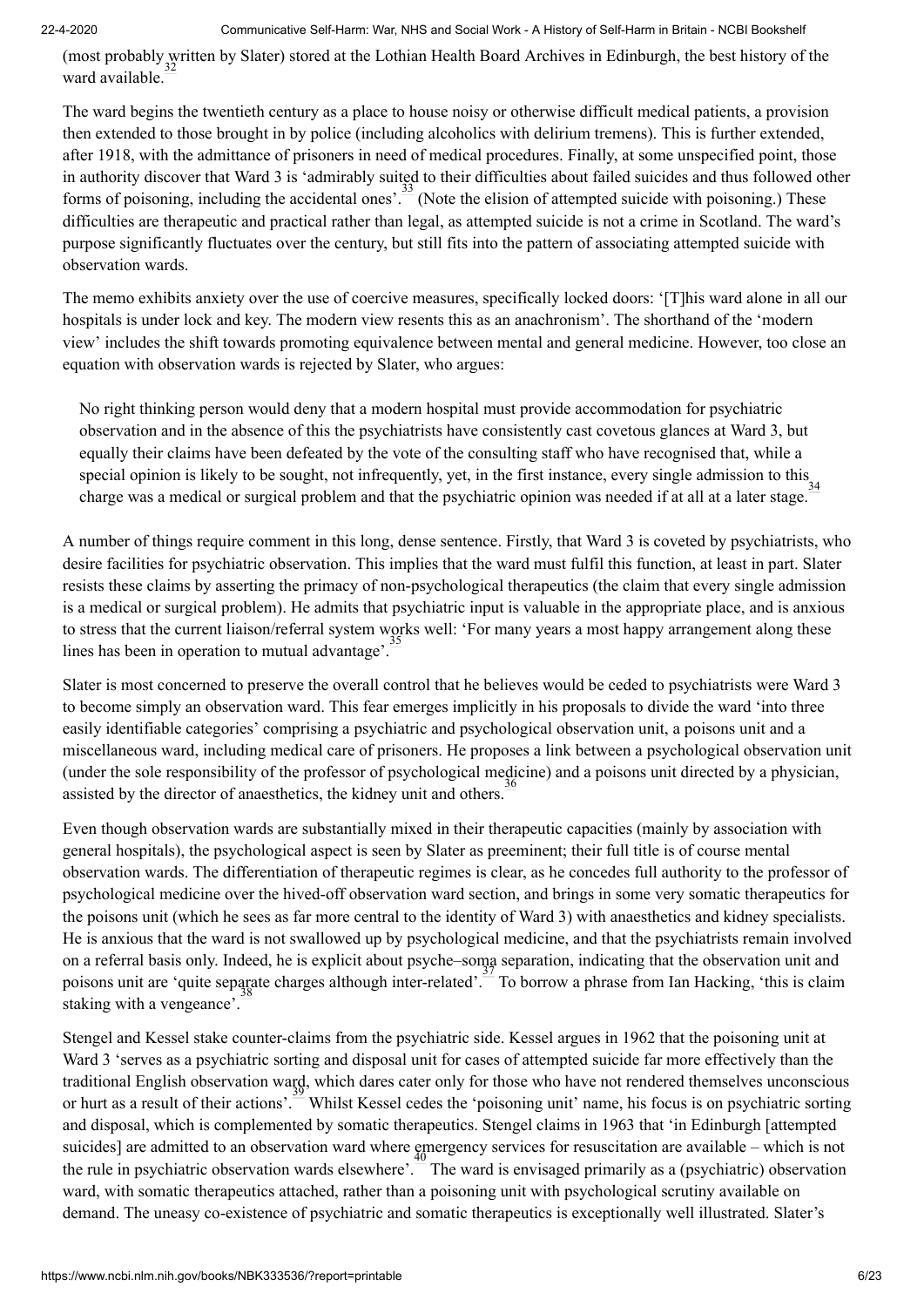proposed reforms do not happen, and this productive tension between therapeutic regimes continues, enabling the transformations involved in attempted suicide as a communication.

In both Stengel's and Kessel's accounts, the Ward's somatic therapies provide opportunities to scrutinise patients arriving at hospital with somatic injuries. In an account from the 1980s, historian E.F. Catford highlights the extensive role of social workers in this scrutiny, claiming that they 'play an important role and may find it necessary to keep in touch with patients of the [Poisoning Treatment] Centre and their families for a long period'.<sup>41</sup> The connections between social workers, families and post-war psychiatry are extensive and significant.

## **Politics, PSWs, and child guidance**

As well as the institutional base of Ward 3, Batchelor's and Napier's attempted-suicide studies are significantly influenced by and accessed through the practices of psychiatric social work. This professional group are exceptionally important in bringing the social setting to bear in various ways. The roots of PSWs lie in mental after-care and the child-guidance movement. Vicky Long shows that in the late nineteenth and early twentieth centuries 'the Mental After Care Association deployed lady volunteers to visit its charity cases in their homes or places of work to check on their progress and resolve any difficulties'.  $\frac{42}{\pi}$  Noël K. Hunnybun, senior PSW in the Children's Department at the Tavistock Institute, also mentions this association in his history of PSWs. Jonathan Toms argues that there exist four organisations at the heart of the mental-hygiene movement in the interwar period: the Central Association for Mental Welfare, the National Council for Mental Hygiene, the Child Guidance Council and the Tavistock Clinic . All these groups, he claims: '[P]romoted social work as an important ancillary profession necessary for good mental hygiene. 44 In particular they supported the creation of a profession called "psychiatric social work"'.

John Stewart and Hunnybun both agree that the development of PSWs is intimately bound up with child guidance.<sup>45</sup> Hunnybun traces the profession back through concerns expressed in Cyril Burt's *The Young Delinquent* (1925), which emphasises 'the importance of studying the child in relation to his family and social background'. Concerns with 'families' and 'social background' are absolutely crucial to PSWs (and to attempted suicide), and the profession emerges from a tangle of mental aftercare, mental hygiene and child guidance.

On an institutional level, the Tavistock Clinic's department for children opens in 1926 and the Commonwealth Fund of America finances the London Child Guidance and Training Centre, established in Islington, North London, in 1929. This same fund provides start-up money for the Association of Psychiatric Social Workers that year. Child guidance grows substantially during the interwar period. John Rawlings Rees is in no doubt about the significance of this for social-psychological perspectives. He claims that during the interwar period:

Child psychiatry became established and never looked back; probably it is in fact the most important contribution to health that psychiatry has made in this century. The social worker and the psychologist began here to demonstrate how great a contribution they had to make ... we owe much of  $\frac{1}{47}$  growing interest in the sociological and psychological aspects of our work to children's psychiatric clinics.

From 1936 John Bowlby works at the London Child Guidance Clinic. Whilst there he is 'strongly influenced by the psychiatric social workers' casework approach and theorisation of emotional relationships in the family'.<sup>48</sup>Bowlby's most influential concept is 'maternal deprivation', which locates the potential for psychopathology in mother–child attachments.

This reconfigures the crux of the parent–child relationship away from the intricate fantasies, envies and anxieties of orthodox psychoanalysis, focusing on 'real life events': 'Where most psychoanalysts assume that neurotic symptoms originate from the patient's inner world of fantasy, Bowlby remained firmly convinced that traumatic events in real life were more significant – not only actual separation and loss, but also parental threats of abandonment and other cruelties'. $\tilde{f}$  This constitutes a crucial emphasis on the social origin of psychopathology.

As well as the establishment of the Tavistock's Child Guidance and Training Centre, the year 1929 sees the London School of Economics establish the first PSW training course for social-science graduates. The universities of Edinburgh (1944), Manchester (1946) and Liverpool (1954) follow suit. Prolific PSW Elizabeth Irvine notes that PSWs can join the local authority mental-health services after these are reorganised following the Mental Treatment Act 1930, and numbers rise from eight to twenty-six between 1951 and 1959. This 1950s movement from mental hospital to local authority provides 'an opportunity to return to the focus on the patient in his family which had been eroded in many mental hospitals'. Felix Post – who conducts studies around the same time as Stengel (early 1950s)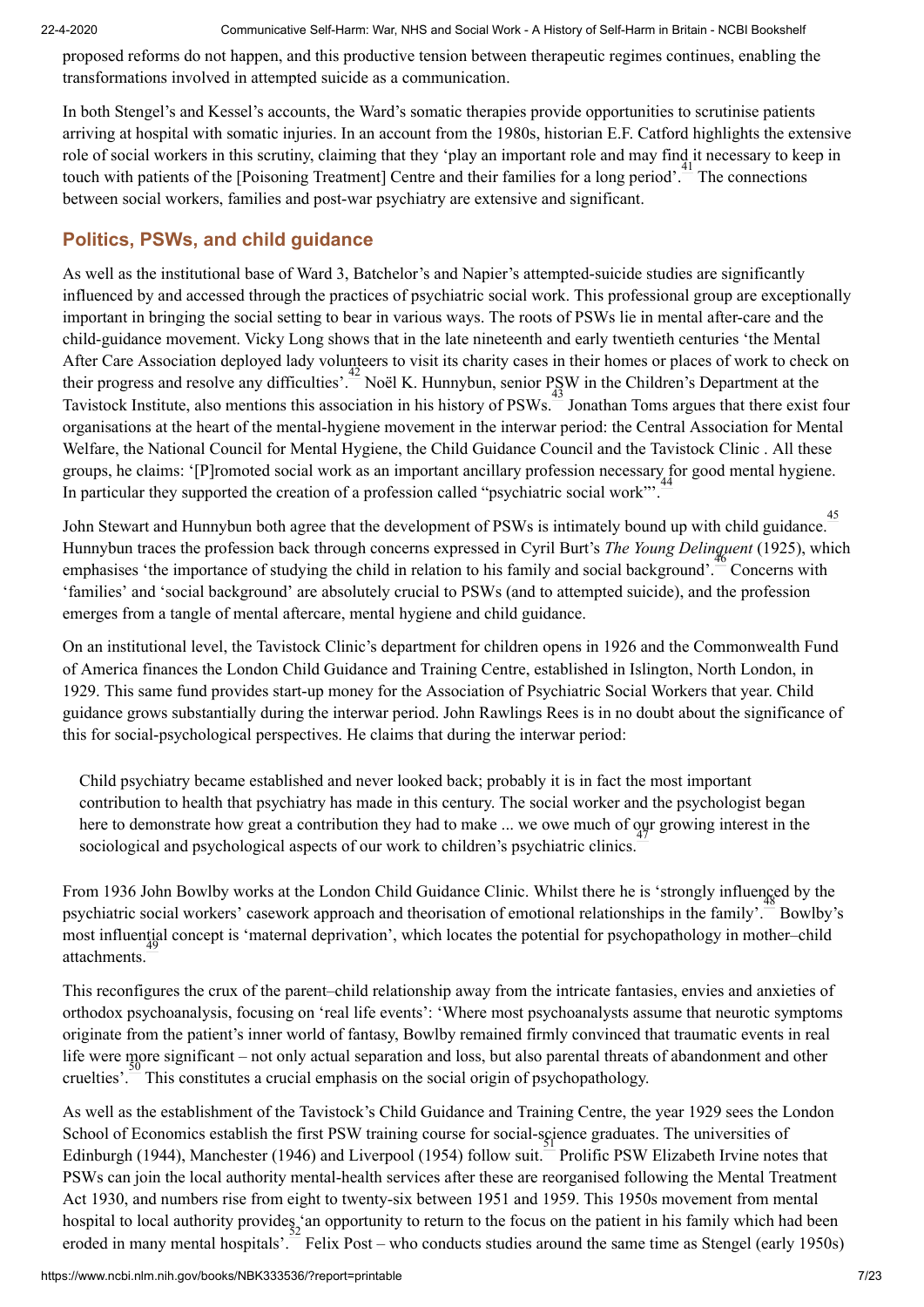and on the same London ward – also becomes involved with the role of the family in mental illness, citing H.B. Richardson's *Patients Have Families* (1945) as a 'pioneer work'.

The PSW training courses in Edinburgh are based on the Department of Social Studies, unlike those at Manchester and Liverpool, which are part of the respective Departments of Psychiatry. Even so, it can be assumed that the Meyerian influence of D.K. Henderson over psychological medicine at Edinburgh makes it a conducive place for PSWs to work. This enables them to flourish, for whilst '[l]ip service was paid to Adolf Meyer's more global picture ... only a minority of psychiatrists seemed to take this seriously in practice. [Those who did] were the best friends of  $\frac{54}{100}$ the PSWs, and valued their support in demonstrating the ... tensions and conflicts in the family and social situation'. PSWs are again intimately concerned with access to family and social conflicts in the aetiology and course of mental illness. Eileen Younghusband is perhaps the single most influential person in the field of social work in Britain in the twentieth century. In her two-volume retrospective of British Social Work published in 1978, she notes the 'complementary role' of social work in the treatment of mental disorder, stemming from wider acknowledgement during the 1950s of 'the profound influence which the family and social environment had on the well-being and social functioning of mentally disordered people'.<sup>55</sup> Ideas about 'the family' and 'the social' are of great importance.

As noted, the engagement of British psychiatry with the Second World War generates a huge number of interpersonally focused psychotherapeutic practices. It is also argued that a key factor in Bowlby's work is becoming influential – both in the mental-hygiene movement and upon government policy – is the onset of war. The war reproduces, institutionalises and catalyses many of these interwar insights. Maxwell Jones, pioneer of the therapeutic community, states that '[t]he war years were my salvation', as his work at Mill Hill on effort syndrome provides the basis for his first such experiment in this kind of therapeutic organisation. Rees relates in 1945 that it 'often occurred to me during this war how adequate a machine this child guidance team has been. Quite unconsciously the organisation of the War Office Selection Boards ... has turned out to be on exactly parallel lines. Here also there is a 58 team: a psychiatrist, a psychologist, and the regimental officer whose function is more sociological than military'. Here child guidance, the team approach and the war are run together as a powerful innovation. Instead of simply treating symptoms in order to return men to the front lines, Wilfred Bion at Northfield sees the army psychiatrist's task in terms of social adjustment, an effort to 'produce self-respecting men socially adjusted to the community and therefore willing to accept its responsibilities whether in peace or war'.  $\frac{1}{n}$  Tom Main, describes 'therapeutic social fields' through which patients would progress on their journey back to adjustment and health.<sup>60</sup> The language of community, social field and adjustment pervades these wartime endeavours to treat mental disorder.

Kenneth Soddy's booklet, *Some Lessons of Wartime Psychiatry* , recommends that a 'psychiatric social service' be established to deal with mental disorder, mental deficiency and maladjustment. During the war, James Mackintosh, professor of preventive medicine at Glasgow, argues that '[t]he expected result of this [wartime] work is that local authorities ... will desire to place the whole scheme on a more permanent footing and make their own appointment of a psychiatric social worker'. Invigorated and validated by the war, the concerns of (psychiatric) social work, centred upon the family, the child and adjustment to the social setting go from strength to strength as part of a broad political project in post-war Britain.<sup>3</sup> Influential studies from Aubrey Lewis's Social Psychiatry Research Unit by George Brown, Morris Carstairs, John Wing and others build from this position of strength, focusing upon the role of the family in the course and recovery rate of conditions such as schizophrenia.

Nikolas Rose describes this post-war project in terms of 'minimizing social troubles and maximizing social efficiency' and notes that psychiatric social case work, through ideas about familial relations, is able to access and intervene upon 'the internal world of the home ... in a new way'. Mathew Thomson argues that social workers are seen during the 1950s and 1960s as 'shock troops' of a movement to spread psychological and psychiatric understandings of self and surroundings, with 'an ability to reach into the home'.<sup>66</sup> Eghigian, Killen and Leuenberger describe a post-war 'new wave of state interventionism ... directed at women, children, and families'. The goal of all this prescription, intervention, counselling, casework, psychological analysis and measurement is to produce what Rose has called the 'responsible autonomous family', a nuclear, private, productive unit comprising well-adjusted and physically and psychologically healthy citizens. This is the 'social setting' with which 'self-poisoning as communication' corresponds. Jonathan Toms has recently complicated this picture, drawing out the tensions and contradictions in this view of the family and the authority in vested in it. He traces a shifting dialectic of family authority, always containing the seeds of its own disruption, from Samuel Tuke's moral treatment at The Retreat in 69 York in the nineteenth century, to modern psychiatry, via the mental hygiene movement and 1960s anti-psychiatry.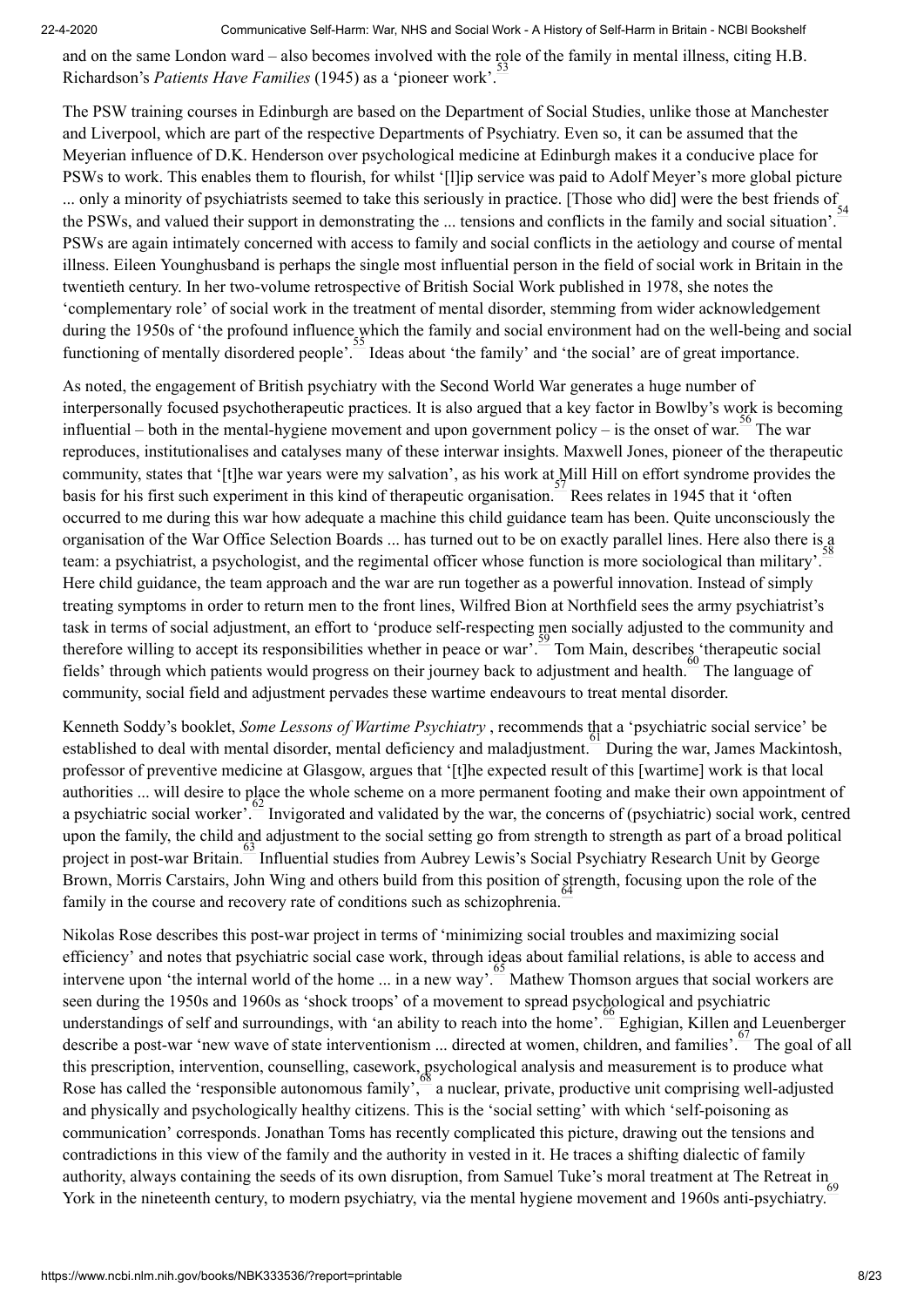Governmental concern with increasing the number of social workers is noted by Younghusband in 1951, who points out that the Cope and the Mackintosh committees are considering 'the supply and demand, recruitment and training of almoners, and of psychiatric social workers and other social workers in the mental health service'.<sup>70</sup> She is famously associated with the Younghusband Report  $(1959)$ , which leads to the establishment of the National Institute for Social Work Training (1961) and the Council for Training in Social Work (1962). Explicitly political intervention is also noted by Richard Titmuss in his lecture to the 1961 NAMH Annual Conference. He notes that '[n]umerous Royal Commissions and committees of enquiry have discovered in recent years the virtues of the normal social environment – or as near "normal" as possible'.<sup>73</sup> This is key in the wider project of constituting Rose's 'responsible autonomous family', where this family is 'bound into the language and evaluations of expertise at the very moment they are assured of their freedom and autonomy'. 71

PSWs are an obvious expression of this psychologised turn towards 'the social' as well as being key instruments in the development and increasing ubiquity of such perspectives. In 1951 Aubrey Lewis claims that 'until comparatively recently explicit concern about these matters was rare ... Times have changed. The psychiatric social worker is an essential member of the mental hospital or clinic staff'.<sup>75</sup> Younghusband calls for a new type of social work with 'a social frame of reference, a fuller recognition of the complexity of human motivation and behaviour, and particularly of family and social interaction<sup>, 76</sup> It is startling just how far Younghusband's general description of developments during the 1950s maps onto the object of attempted suicide being tracked here, especially the complex motivation, and social frame of reference. Again, this effort – an intervention to manage, treat and regulate the social setting in targeted ways – stands in stark contrast to the shrivelled (or streamlined, depending upon your perspective) social concerns of the British state post-1980s, after privatisation and an enduring rhetoric of self-reliance (see [Conclusion](https://www.ncbi.nlm.nih.gov/books/n/wt605801/wt605801_conc/)).

## **Observation wards, PSWs and the production of the 'social setting'**

The potential for access to both psychiatric and general medical therapeutic approaches at observation wards (as well as a casual association with 'attempted suicide'), meshes with a broad turn to psychosocial explanations and interventions during the early post-war years in Britain. However, it is not simply that the mixed scrutiny of observation wards is complemented by the psychosocial turn, but that PSWs are increasingly attached to such wards. In 1937 it is noted that '[t]he social worker investigated the history of many of these [observation ward] cases, often interviewing friends or relatives in their own homes, so that a better idea of the domestic conditions could be obtained'. It is also claimed that observation wards 'have the closest contact with the relatives'.<sup>77</sup> This is a space where a vision of the family or domesticity is likely to be brought to relevance and prominence.<sup>78</sup> In 1940 the observation ward's 14-day period of detention is described as an opportunity to have the patient's history and background investigated by 'that essential member of the unit, the psychiatric social worker'.<sup>79</sup> Hunnybun includes the observation ward as a potential setting for PSWs working with adults, adding with some satisfaction that PSWs are gaining in prestige and wider recognition.

The PSW contributions in Batchelor's and Napier's attempted-suicide studies are described as carrying out follow-up, collecting social data and obtaining data from the families. The arrangements denoted by follow-up comprise

personal re-examination of the patient, or by interviewing the nearest relative or other responsible and informed person. In six cases a psychiatric social worker in another part of the country made a home visit for us; in two cases we got a written report from the individual's general practitioner; and in two further cases a written account from another reliable informant.

A significant proportion of follow-up is carried out through home visits. John Stewart emphasises 'the centrality of the home to child guidance and the part therein of the psychiatric social worker' during the interwar period, and that 'through the medium of the psychiatric social worker' child guidance becomes less focused upon the child as an individual, with more emphasis upon 'the child in its domestic setting'. Indeed, sometimes '[s]ocial workers sought to visit the home even before a clinic visit'. Bridget Yapp, co-author of *An Introduction to Child Guidance* (1945) with Mary Burbery and Edna Balint, claims that the 'child's difficulties cannot be understood without the fullest possible knowledge of the circumstances of his life, including the sort of home in which he lives'. PSW Moya Woodside uses extensive home visiting when collaborating with psychiatrist Eliot Slater on *Patterns of Marriage* (1951) which investigates 'assortative mating' using hospitalised soldiers. Woodside is 'wholly responsible for the field-work. In nearly every case a visit is paid to the soldier's home'.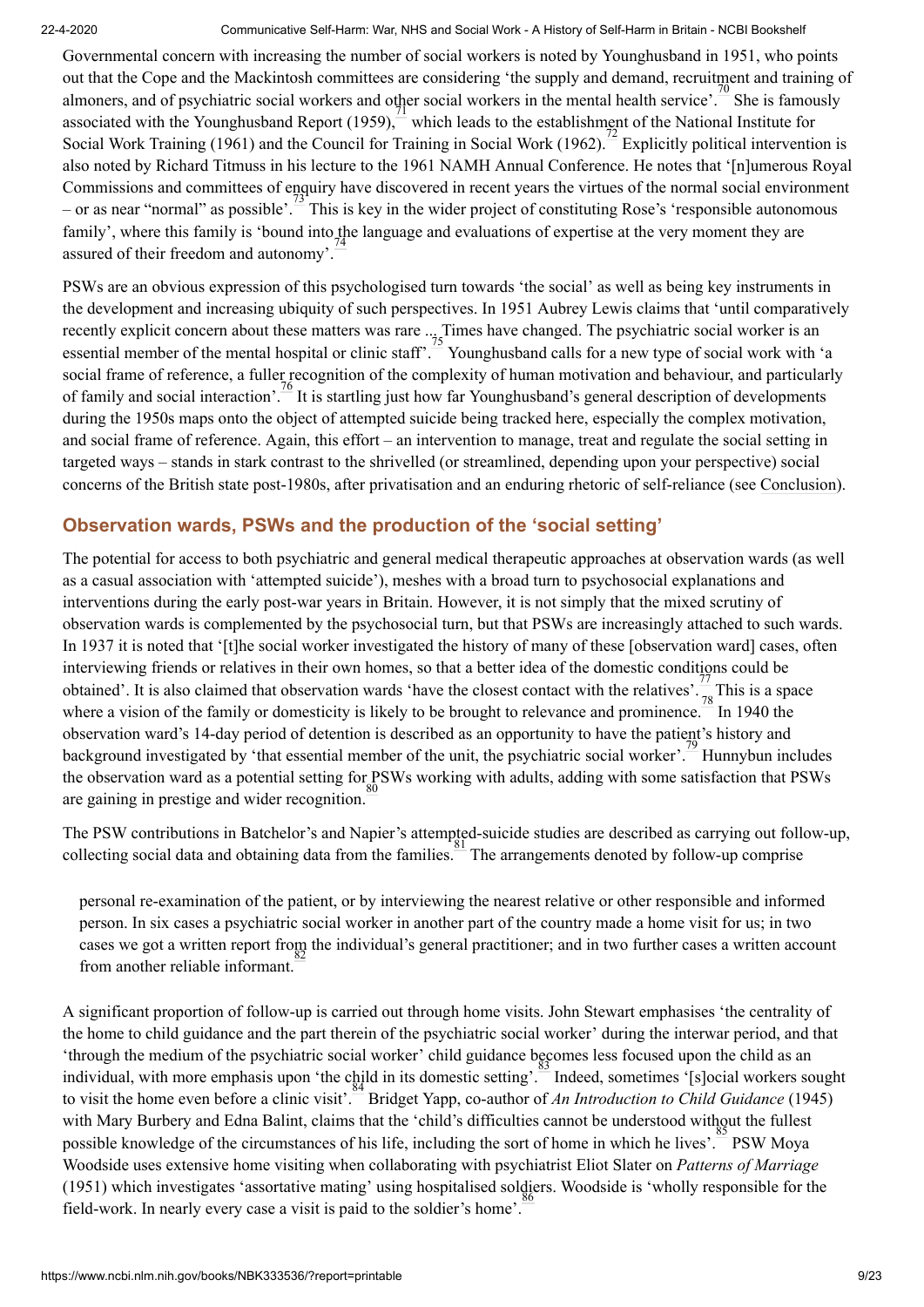The second practice – collecting social data or the social history – enables psychiatrists' reliable access to the social setting, and Stewart notes that '[p]sychiatrists appreciated such "social history". In this, much weight is attached to 'unsatisfactory parent-child relationships in the first months and years of life', and 'the social and cultural background of the patient'.<sup>88</sup> The influence of mental hygiene and child guidance is clear. Finally, extended interaction with relatives is seen as significantly new in the 1950s. Irvine mentions a 'traditional concern with families', but also that '[t]his kind of work presented new technical problems. Social workers trained mainly for the individual interview ... then had to deal, in conflicted family situations, with the anxieties and rivalries aroused in every member by an outsider's private contact with every other'.<sup>89</sup> Thus PSWs utilise new techniques when rendering the patient's social constellation, home and domestic background.

Looking at these practices and intellectual frameworks in a more abstract and analytical way, we can see how the presenting problem is subordinated to a social constellation – the problem is recast as a symptom of disordered interpersonal relationships. In 1949 John Bowlby argues that 'more and more clearly ... the overt problem which is brought into the clinic in the person of the child is not the real problem; the problem which as a rule we need to solve is the tension between all the different members of the family'. Toms has many examples of this shift in child guidance: Tavistock psychiatrist Dugmore Hunter writes in 1955 of children being forced into illness by parents avoiding their own problems, and psychiatrist Jack Kahn describes in 1957 the 'maladjustment funnelled into [a child] by the group tensions of the family'.<sup>This</sup> kind of shift, from the presenting problem to the (supposed) real issues of domestic setting, family relationships and social psychopathology, is precisely the shift that underpins ideas of communicative self-harm.

## **Batchelor and Napier: therapeutic crossover, intensive scrutiny and John Bowlby**

In Batchelor's and Napier's studies, the combination of observation-ward scrutiny and PSW practice is made meaningful through the conceptual apparatus of John Bowlby, which, as noted, roots adult mental disorder in real life (as opposed to symbolic/fantasy) traumatic experiences of loss and separation in infancy. The opportunities for psychiatric scrutiny of physically injured patients and for access to a social, interpersonal, domestic background, are guided by the concept that childhood emotional deprivations feed into present psychopathology. Batchelor and Napier explain the attempted suicide as a frustration reaction, largely rooted in a pathogenic broken home in childhood. The intent or purpose of the attempt is particularly complicated because this principal aetiological factor (the broken home) is in the distant past compared to the attempt. An emphasis on social history over social precipitants is evident, but there is significant awareness of the social repercussions of attempted suicide.

The key sample behind their studies is the 200 consecutive cases of attempted suicide admitted or transferred to Ward 3 between 1950 and 1952. (It is notable, given the idiosyncrasies discussed above, that Batchelor and Napier call Ward 3 an 'observation ward' without qualification.) This sample provides many sub-populations for analysis – such as elderly, psychopathic, or alcoholic patients, and those known to have attempted suicide more than once. Of most interest here are the two studies that use the entire sample. 'Broken Homes and Attempted Suicide' (1953) and 'The Sequelae and Short-Term Prognosis of Attempted Suicide' (1954) constitute an initial analysis and one-year followup, respectively.

The opportunity for mixed therapeutic scrutiny emerges in the claim – advanced with some pride – that every patient is 'thoroughly assessed from the psychiatric, physical, and social aspects' before discharge, and thus any decision is taken 'on the basis of considerable knowledge'. Their liberal discharge policy for these cases is cast as exceptional: 'It might well be unjustifiable to dispose similarly of a group of attempted suicides who had been more superficially  $\frac{1}{92}$  and  $\frac{1}{92}$  and  $\frac{1}{92}$  are the set of all three assessment areas – psychiatric, physical and social – is repeated in 'Management and Prognosis of Suicidal Attempts in Old Age': 'the physician, psychiatrist and psychiatric social worker should collaborate'. This shows that as well as the mixed psyche–soma scrutiny, the 'social' is just as important. They emphasise 'how necessary it is in cases of nervous and mental illness to understand and to treat the patient in his social context'.<sup>T</sup> The crucial point here is that Ward 3's provision of psychiatric and social scrutiny has the potential to transform the significance of a patient who arrives at hospital presenting with a physical injury. This injury is read as a consequence and symptom of past emotional deprivation.

## **Social constellations, broken homes and Bowlby**

PSW input is most obvious in 'Sequelae' (an article predominantly concerned with follow-up) where the 'Social Reverberations of Suicidal Attempts' are charted. It is claimed that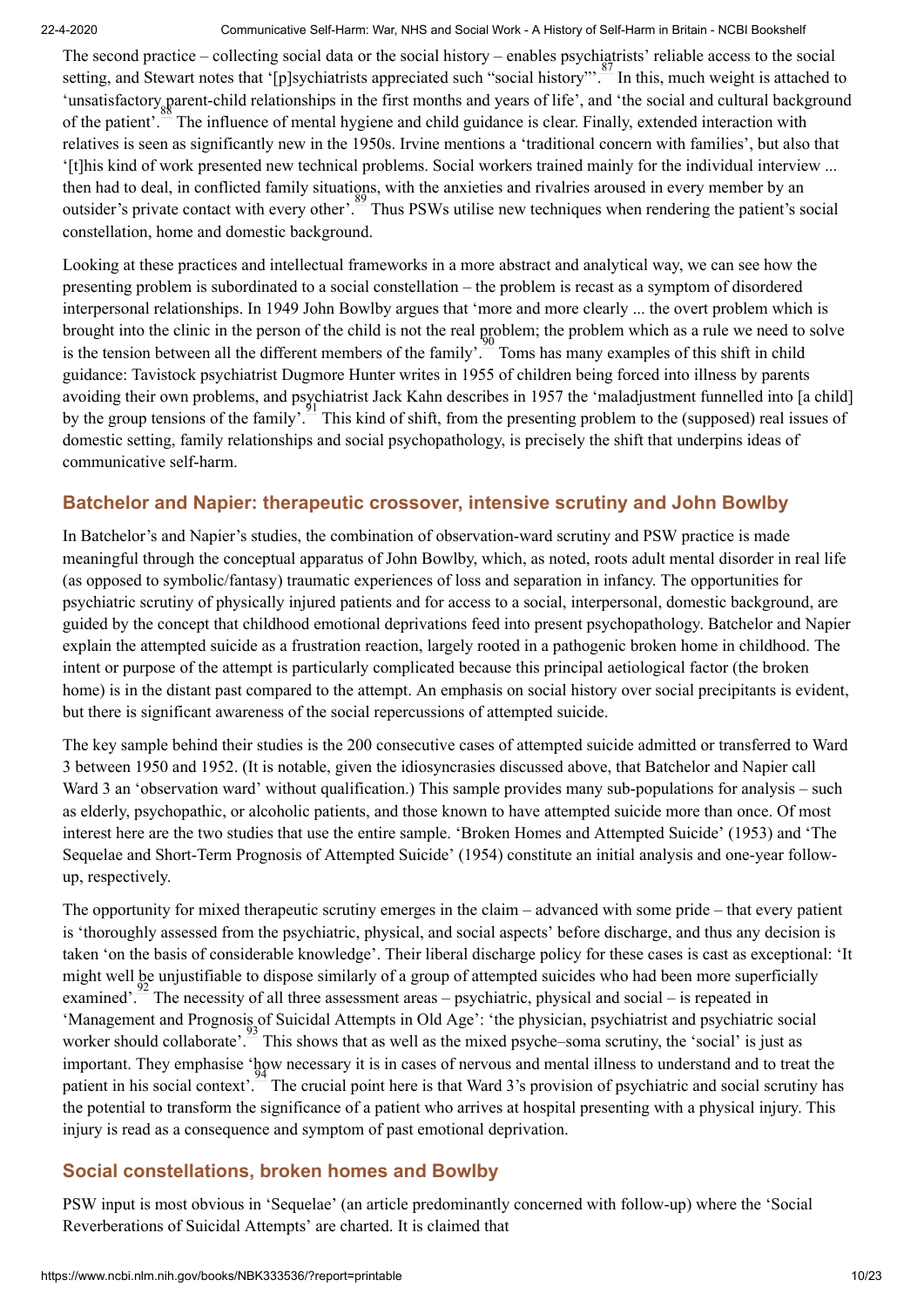a small number, about 5% of the total group of 200, improved their social positions as a result of their suicidal attempts. If their acts were attempts to manipulate the environment in a direction favourable to themselves, they seemed to achieve that purpose ... A similar small proportion of the group worsened their positions.

This is a present social context, the aftermath of the 'attempt'. Charting these reverberations (from clinical, hospitalbased samples) is acknowledged to be difficult. They admit that only the most obvious or extreme consequences could be discovered, and that they 'know nothing of what had been for the meantime repressed successfully, but which may later have a traumatic influence'. They are, however, 'impressed by how frequently the suicidal attempt had made no great commotion in the family group'. This is 'the social', accessed through interviews with relatives and families. A presenting physical injury is transformed into a psychosocial event through information provided (with some difficulty) by a PSW.

The notion of a present-centred appeal – with explicit acknowledgement of Stengel's first publication on the subject from the previous year (discussed below) – is downplayed. Batchelor and Napier do acknowledge that many patients bring attention to themselves through their actions, and gain treatment as a consequence. They understand such a present-centred appeal through a notion of temperament, claiming that this is most often the case for 'temperamentally unstable individuals chronically in conflict with their society'. Whether this temperamental instability is due to developmental issues or innate qualities is left unsaid, but its significance is downplayed: 'It is 97 doubtful if it is an element in all suicidal attempts'.

Batchelor and Napier subordinate present conditions or precipitants to the idea that a broken home in childhood is more significant. Throughout the articles it is repeatedly mentioned as a crucial factor. The opening of 'Broken Homes and Attempted Suicide' (1953) draws explicitly upon Bowlby to claim that the 'social and medical importance of "broken homes" in affecting adversely the mental health of the children nurtured in them is now widely recognized'. They note that Bowlby's *Maternal Care and Mental Health* stresses 'the supreme importance of 98 mother love in infancy and early years', emphasising that 'a broken home in the individual's childhood is aetiologically of considerable importance'. However, they do not quote Bowlby's assertion (in the same WHO report) that 'the concept of the broken home is scientifically unsatisfactory and should be abandoned ... In place of the concept of the broken home we need to put the concept of the disturbed parent–child relationship'.<sup>100</sup> Contrary to Bowlby's attempts to throw out the concept of the broken home, Batchelor and Napier seek instead to preserve and refine it, using broader samples allied with a precise definition.

They extend the concept of 'maternal deprivation':

The traumatic effects of a lack of mother-love in childhood are nowadays everywhere recognized. Our findings also seem to emphasise the importance of a distortion or lack or absence of paternal influences in childhood. In a patriarchal society, the father is the figure in the home probably of chief importance ... In investigations of the broken home situation there has been a tendency to lay almost exclusive emphasis on the role of the mother: the bias needs correcting.

Whilst this assessment broadens the blame for the seeds of psychopathology in early life, it is no less gendered in itself. The paternal role is linked to wider society, an example or template. The mother remains the provider of love. Batchelor's and Napier's attempted-suicide pathology is still a pathology produced through a model of the home that is explicitly normative: 'We have used the term "broken home" as it is commonly used, to imply that the children in that home have been deprived of a normal life with their parents'.

Childhood situations are deemed the most pivotal, and yet most difficult to access:

To assess emotional climates with regard to their normality or abnormality, to express in simple objective or qualitative terms such things as parental quarrelling or rejection and cruelty in parental attitudes, to eliminate the bias of not only the patient but also of his observer ... to give more than a very impressionistic opinion of a certain home in the retrospect of (usually) many years, is, of course, a most formidable task.

Batchelor and Napier admit that 'evidence has almost certainly been missed' and that their tables of data cannot 'give a full statement of the complexity of the situations which were revealed' even though 'in every case relatives were also questioned'. The questioning of relatives by the PSW is explicitly intended to uncover the past social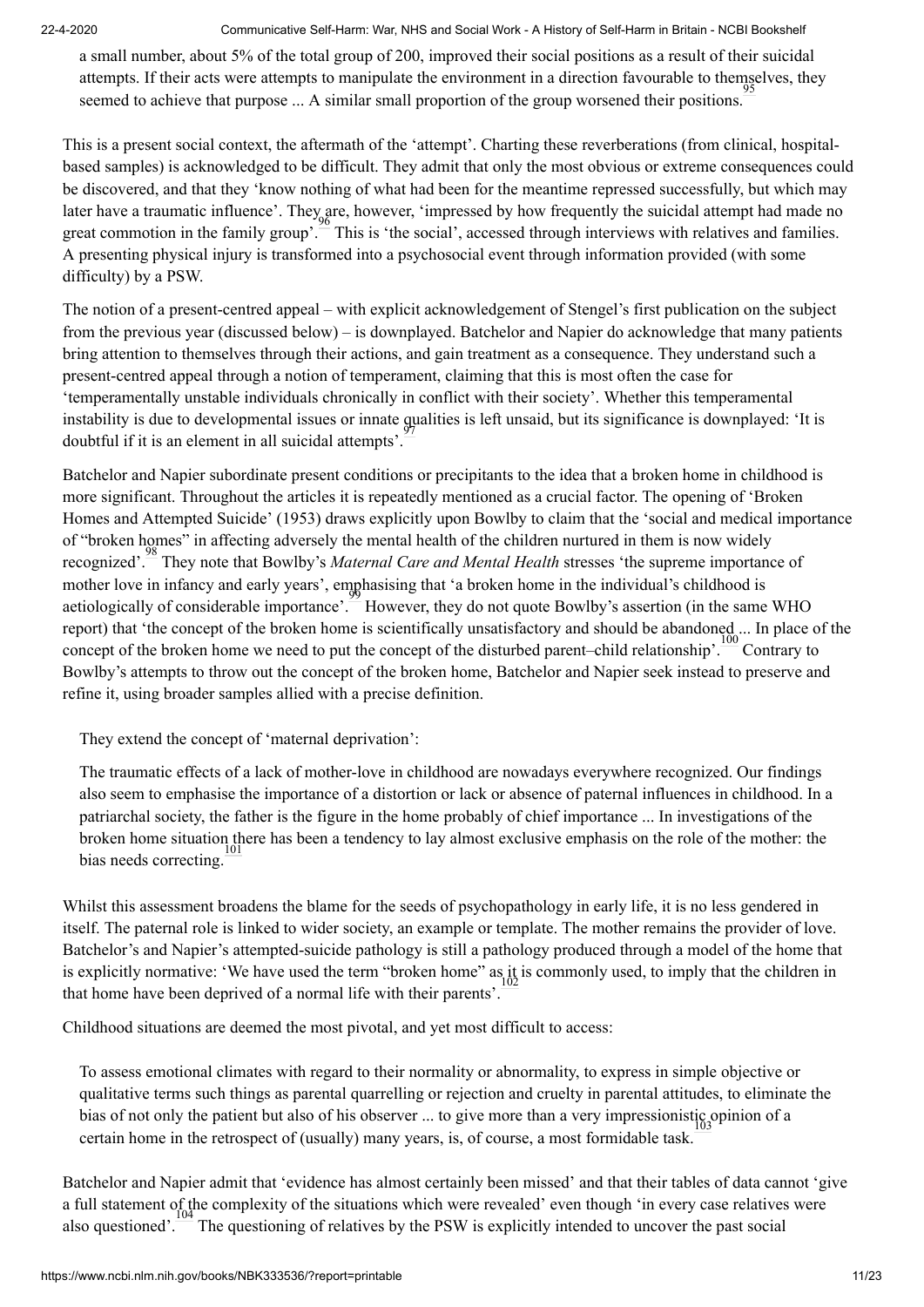constellation, but Batchelor and Napier admit that 'we have only the roughest clues as yet about how this factor 105 [broken homes] operates'.

Collaboration between psychiatrist and PSW provides the former with authoritative access to a realm of social information unavailable to Hopkins's observation ward in the late 1930s. But rather than simply document how broken homes are unearthed and emphasised through PSW enquiry, it is possible to see how visions of the social setting might be organised through these conceptual assumptions. This is most visible around statistics, as a considerable amount of effort is required to produce meaning when combining a set of numbers and a social constellation. At first, it appears that numbers are the problem in themselves. Batchelor and Napier state that the statistical tables in these articles cannot give 'a full statement of the complexity of the situations which were revealed ... no indication has been given of how some of these unfortunates were driven pathetically from pillar to post for their shelter'. Statistics seem inadequate to display the social constellation. This is reiterated in 'Alcoholism and Attempted Suicide': 'These bare figures give some measure of the great frequency, but can give no picture of the quality, of disturbances in the childhood home-life of individuals'.  $\frac{107}{100}$  Numerical knowledge seems unsuitable for expressing childhood emotional deprivation.

Although psychosocial attempted suicide seems unsuited to statistical expression, these articles also show how Bowlby's ideas organise meaning out of complexity, despite the limitations of statistics. Whilst it is claimed that '[f]igures can, of course, indicate [things] only very crudely', they have meaning, nevertheless: They are, [however], sufficiently striking: parental alcoholism occurred in 38.1% of the cases, loss of the father in 33.3%, loss of the mother in 21.4%'. The striking quality is sufficient to trump any crudeness. In another example, the concession that '[b]are, numerical data can give, of course, only a crude picture of family situations' appears with the qualifier that 'these data are at least factual'.<sup>107</sup> Even more explicitly, in 'Broken Homes', commitment to complexity is significantly organised by overarching ideas:

To discuss in isolation the importance of broken homes in the aetiology of suicidal attempts, is to incur all the risks attendant on focussing attention upon a single aspect of a highly complicated situation. On the other hand, the figures presented in the tables above are so striking in many respects that to abstract this aspect of the problem seems justifiable.

A Bowlbian conception of a broken home organises these numbers into meaning. Historian Joan Scott argues that statistics are involved in 'organizing perceptions of "experience", <sup>111</sup> but here, Bowlby's conception of psychological development organises these statistics into significance: 'There seems, therefore, to be a particularly close relationship, which is psychologically understandable, between broken homes and suicidal trends'.<sup>112</sup> This is explicit evidence of what might be fore-grounded under certain conceptual schemes, through what appears to be psychologically understandable: a past social environment anchored around a pathological broken home.

Information about social environments in the past, understood through ideas of pathological broken homes cannot be well-expressed in numerical form. The information is deemed too complex, too rich, too varied, even too emotionally charged (children 'driven pathetically from pillar to post'), to be expressed by numbers. However, these numbers still have meaning, because the same ideas that make these childhoods relevant organise the numbers so that they are 'psychologically understandable'. I am not arguing that Bowlby alone connects psychopathology to disruptions of nuclear, normative family units (they also resonate with Adolf Meyer's life-events, for example). However, the connections between PSWs, child guidance, explicit reference to Bowlby and visions of childhood emotional environments show the importance of PSW input to this reading of attempted suicide.

# **'Broken homes': aetiology and intent in the past**

Whilst this reading of attempted suicide clearly feeds into the broader psychosocial political projects in a general sense, there is a PSW-influenced aspect of Batchelor's and Napier's work that is particularly relevant for studies of suicidal behaviour: the issue of intent. The detachment of intent from a simplistic wish to die is absolutely crucial in the creation of an interpersonal, psychosocial disturbance from a presenting physical injury.

The historical nature of the Bowlbian broken home complicates intent through notions of development. The significance of a broken home for healthy development is clearly described in Batchelor's 'Repeated Suicidal Attempts' (1954) – leading to a 'low frustration threshold' from a lack of socialisation and minimal training in tolerating setbacks.<sup>115</sup> Ideas of development and adaptation help to undergird a socially inflected 'attempted suicide'.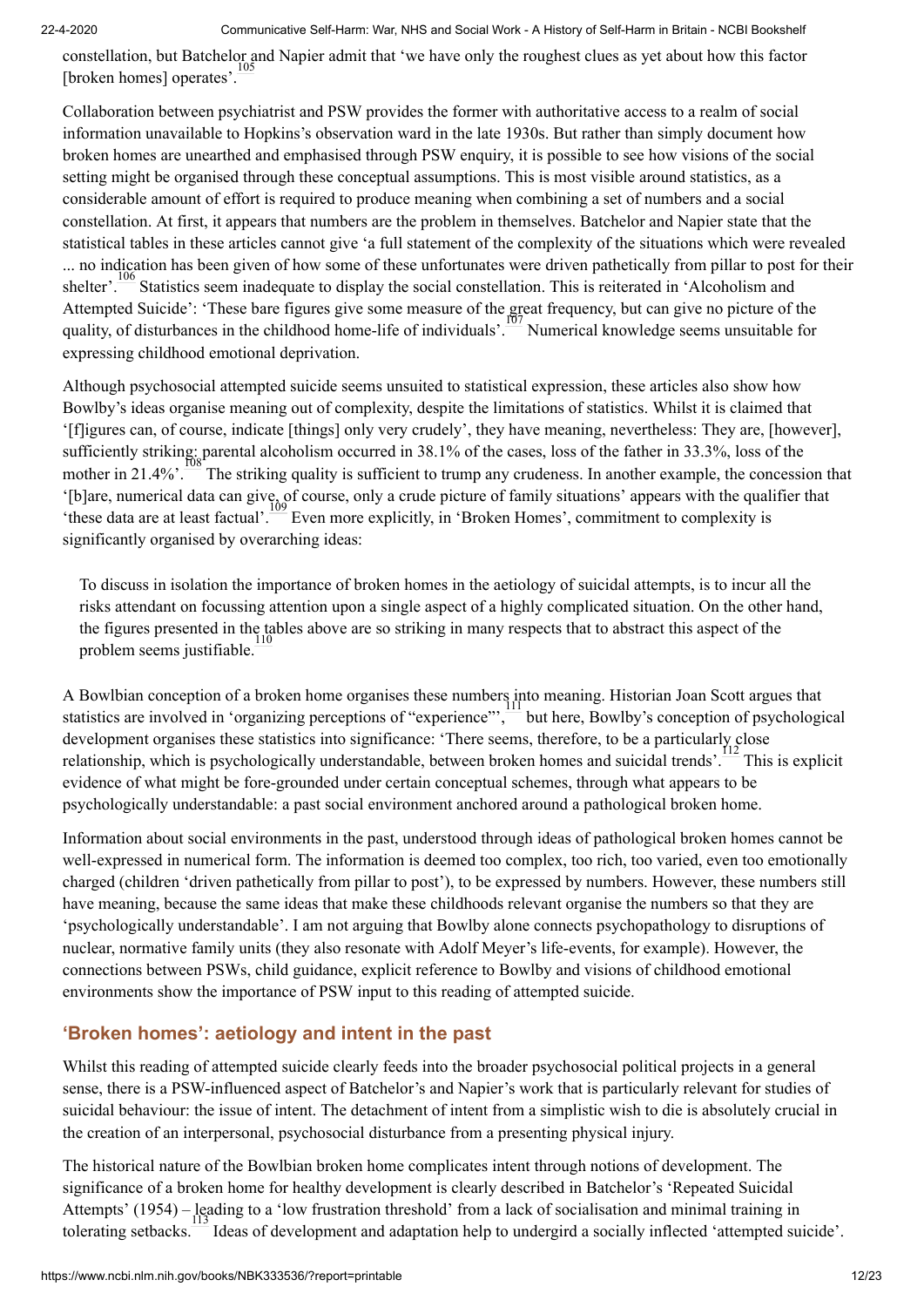Batchelor makes this claim: 'We may suppose that a broken home tends to render the individual less adaptable and, therefore, more vulnerable to the stresses of adult life and in particular ... personal relationships'. Thus any present interpersonal social context is mediated by a lack of adaptability caused by a broken home.

In Bowlby's terms, these failures of adaptation are underpinned (at least in *Maternal Care and Mental Health*) by analogy with embryological development. He argues that 'pathological changes in the embryo's environment may cause faults of growth and development ... This is a finding of great importance, which, as will be seen, is exactly paralleled in psychology'. A second embryological analogy is deployed, linking the severity of developmental faults to the maturity of the tissue damaged; the earlier the damage, the more severe the consequences. For Bowlby, this constitutes a 'biological principle' that can connect 'far-reaching effects to certain emotional experiences occurring in the earliest phases of mental functioning'. He is almost protesting too much when he rounds off the argument by saying that these ideas, 'so far from being inherently improbable, are strictly in accord with biological principle'.<sup>115</sup> Bowlby's encounter with ethological methods of sense-making and the languages of stress and coping (what Rose 116 calls 'an heretical amalgam of psychoanalysis and ethology'  $\sim$ ) proceeds throughout the 1950s. The ethological influences are only published in a coherent theoretical position in  $1958$ . It is not just the changes in Bowlby's account of this link between childhood experiences and adult attempted suicide that complicate intent. Any such temporal link disrupts simplistic notions of intention, as these pivotal experiences are temporally distant or unconscious (or both).

What is important here is that the social setting's importance is rooted in the childhood history of the attempted suicide patient; this history impacts upon the present through a disruption of the individual's ability to adapt and cope with present situations. Bowlby describes this as 'unseen psychic scars ... which may be reactivated and give rise to neurosis in later life'.<sup>116</sup> The social constellation most relevant to this conception of attempted suicide does not lie in the environment that immediately precipitates the attempt, but in the deferred pathological effects of a childhood broken home, effects which stunt the emotional development of the individual. The social setting figures as past impediment, not present precipitant.

Psychiatric social work brings an exceptionally high level of social and psychological scrutiny through interactions with families and relatives, making attempted suicide meaningful through a past pathology and a present maladjustment. It is a highly complex psychosocial object, made credible because such involved scrutiny can be focused routinely upon people brought to hospital presenting with a physical injury. Psychosocial aetiology and intent are fabricated around a presenting physical injury by high-intensity, psychosocial scrutiny. The idiosyncratic arrangements at Ward 3 mean that the potential for this object to emerge at multiple sites, on an 'epidemic scale' is limited.

# **Stengel and Cook: PSWs and a present-centred appeal**

The work of Erwin Stengel and Nancy Cook at London observation wards is central to the phenomenon of socially embedded attempted suicide. The extent to which this work resonates with developments in general hospital psychiatry is less well-known. Richard Mayou shows how Stengel's and Cook's reading of attempted suicide and the association of psychiatry with general hospitals are intimately connected:

[A]ttempted suicide has accounted for a substantial proportion of the cases referred in descriptions of [psychiatric] consultation services published since 1960. However, until the 1950s, hospital cases of attempted suicide were rarely seen by psychiatrists, and indeed, the clinical characteristics were not defined until the publication of a monograph by Stengel & Cook (1958).

Attempted suicide and psychiatric expertise in general hospitals are inextricably linked, and this object is seen to emerge with Stengel and Cook. W.H. Trethowan's 1979 recollections bear out this transformation from somatic injury to psychological cry for help. He does not recall a single lecture on suicide when he was a medical student at 120 Cambridge University and then Guy's in the late thirties and forties,  $\frac{1}{\sqrt{2}}$  but does remember that

in the unsuccessful attempts – whether these ultimately proved fatal or not – it was the more immediate after effects which excited the greatest clinical interest – such as the cicatrisation [scarring or distortion of bodily tissue] which might follow corrosive poisoning, or dealing with the partial exsanguination [blood loss] and various surgical complications in those who had made more-or-less determined attempts to stab themselves or cut their throats.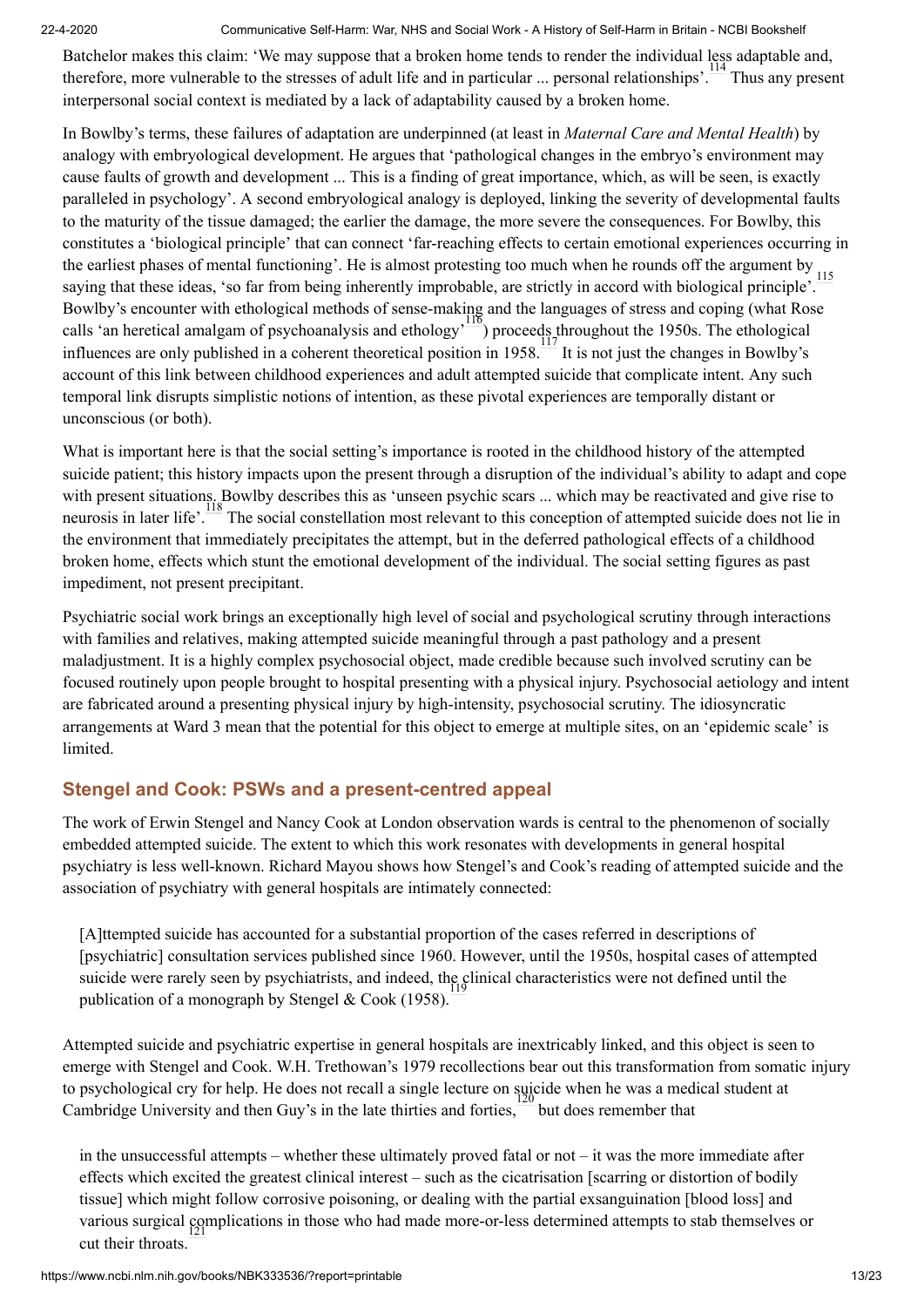Trethowan attributes to Stengel's work (in the 1950s) the redefinition of such unsuccessful suicide attempts. Indeed, he claims that from his perspective in 1979 'attempts at suicide have become such a wellestablished form of communication between a person in distress and his environment that a satisfactory substitute is almost impossible to  $\ddot{\text{}}$ . This shows how far the idea of communication has become entrenched – indeed, the shift from somatic to communicative concerns is explicitly linked to Stengel. The intellectual and practical labour underpinning this work is considered next. find'. $\overline{1}$ 

Stengel studies medicine in Vienna in the 1920s, flees the Nazis in the late 1930s and enters Britain with the help of Ernest Jones and the British Psychoanalytical Society. He becomes one of the most successful and influential psychiatrists of the group escaping Central Europe in the 1930s (including Anna Freud, Willy Mayer-Gross and Joshua Bierer). He becomes a research fellow at the Crichton Royal Hospital in Edinburgh in 1942, director of research at the Graylingwell Hospital in Chichester in 1947, and reader in psychiatry at the Institute of Psychiatry (IoP) in 1949, as well as a consultant at the Maudsley. He takes the chair of psychiatry at Sheffield in 1957 and serves as the last president of the Medico-Psychological Association. Whilst his training (in 1920s Vienna) is unsurprisingly influenced by the psychoanalytical ideas, according to Aubrey Lewis's memorable phrase, Stengel is 'only singed by 123 psychoanalysis'.

Stengel publishes papers on 'Fugue States' (1941) and 'Pathological Wandering' (1943). <sup>124</sup> In 1950 he publishes a literature review on suicide, labelling fugue states 'symbolic suicidal acts'.<sup>125-8</sup> Thus his work begins to approach complex issues of suicide and intent. His first major clinical investigation of attempted suicide is based upon general hospital patients referred to mental observation wards in London. The cases that provide the basis for *Attempted Suicide* are split into five groups. Groups I and II are created using medical records from St Francis observation ward (1946–7) and the Maudsley (1949–50), respectively. These records are used to identify cases and to attempt follow-up (the patients are interviewed by Kreeger, in his role as psychiatric research assistant, the relatives by Cook, the PSW). Group III consists of patients interviewed at St Francis by Stengel throughout 1953, soon after their attempt. Group IV reverts to the study of records, this time from a North London observation ward (St Pancras) for the same year (1953); these are compared with St Francis. Group V is accessed through an arrangement with Dulwich General Hospital, where every patient admitted there after a suicide attempt between 1951 and 1953 is psychiatrically assessed. (There is also 'Group S,' based on coroners' suicide statistics, which is kept separate and used as a basis for comparison and differentiation.)

St Francis's observation ward is the most important site, so a brief history is required. After the 1929 Local Government Act, St Francis becomes closely associated with Dulwich General Hospital; from 1948 they are under the same Hospital Management Committee (Camberwell). Stengel's research project is funded by the Maudsley and Bethlem board of governors, and there are many connections between St Francis and the Maudsley, enabling access to high-intensity psychological scrutiny on a general hospital ward: Edward Mapother's, then Aubrey Lewis's, regular visits; W.H. Trethowan, who 'learned a lot' as a locum there when training at the Maudsley; Michael Shepherd recalls the 'old observation ward at St Francis Hospital with which I was associated for a long time'; Felix Post conducts studies there.  $\frac{1}{2}$  These arrangements and connections provide consistent psychological scrutiny from a world-leading centre of psychiatric research to a ward of a general hospital.

For Stengel, Cook and Kreeger, '[t]he self injury in most attempted suicides, however genuine, is insufficient to bring about death and the attempts are made in a setting which makes the intervention of others possible, probable, or even inevitable'. This repeated emphasis on the setting or environment is absolutely vital to the whole project. They argue for ambiguity in any intent, stating that '[w]e regard the *appeal character* of the suicidal attempt, which is usually unconscious, as one of its essential features'. They argue that 'if we think in terms of a social field we may say that those who attempt suicide show a tendency to remain within this field. In most attempted suicides we can discover an appeal to other human beings'.<sup>126</sup> This is a significant shift from Batchelor and Napier: a present-centred appeal underpinned by unconscious intent rather than a frustration reaction linked to childhood maladjustment. As the attempt is cast as a communication with the attempter's social circle, great pains are taken to document the circumstances of the attempt. Attempted suicide is rooted in the mixed therapeutics of observation wards, allied to PSW practice. In both Edinburgh and London, the different social constellations derive from and require intense PSW-enabled scrutiny.

# **Referral, therapeutic mixing and rising psychiatric scrutiny in 1950s observation wards**

https://www.ncbi.nlm.nih.gov/books/NBK333536/?report=printable 14/23 Whereas at Edinburgh's Ward 3 most patients are conveyed directly to that ward, a substantial proportion of attempted suicides in this study are referred to the London observation wards from general hospitals. In Group I (St Francis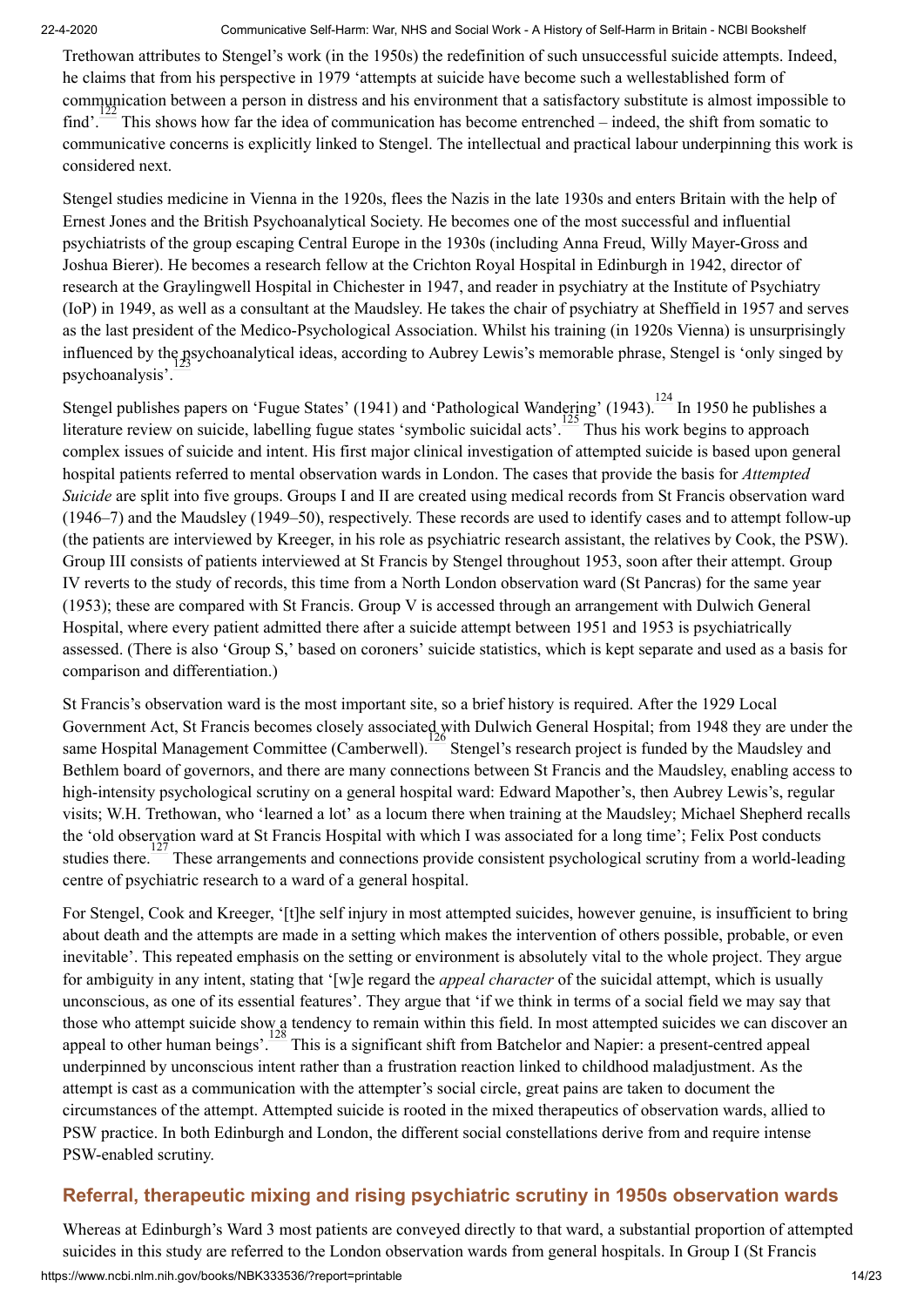records, 1946–7), over half of the attempted suicides reach the observation ward, having been transferred from one of 16 local hospitals. In Group III (St Francis's patients interviewed by Stengel in 1953), over two thirds of attempted suicide patients are referred from other hospitals, rising to over 70% in the final observation ward group (Group IV from St Pancras). Combining all three observation ward groups, just over two thirds of attempted suicide admissions are transfers from other hospitals. This dwarfs the other methods of registering (by police and duly authorised officer). Stengel notes that the majority of attempted suicides are referred from other hospitals, something which is not the case for other kinds of observation-ward patient.<sup>122</sup> It is clear that consistent movement from a place of general medical therapeutics to a separate space with potential psychiatric scrutiny underpins the research. Whilst Batchelor and Napier rely on transformations enabled by mixed therapeutics, Stengel and Cook rely on a different cross-over: established, well-used channels of referral. Hospital–observation ward referral is also crucial because there exists no central collection agency recording attempted suicide. Through referral, records of these attempts – which would have otherwise remained disparate – can form the basis of a research object.

In *Mental Illness in London* (1959) Vera Norris argues that the Board of Control's negativity towards observation units during the 1930s stems from the fact that many of the units are at that point situated in unsuitable public assistance hospitals, staffed by people without psychiatric experience. Donal Early, surveying 15 years' change in observationward use in Bristol, notes that it was only the inauguration of the NHS in 1948 that prompted the provision of psychiatric cover to the ward. Psychiatric scrutiny is increasingly provided for observation wards from then on, but in most cases it is judged to be at a low level. In 1954 John Marshall describes co-operation between psychiatry and general medicine as 'sadly lacking', and J.B.S. Lewis (superintendent of St Bernard's (Mental) Hospital, in Southall, Middlesex) labels observation wards as 'the weakest link in the administrative set-up for the mentally sick' because they are often run by clinicians without significant psychiatric expertise.  $\frac{12}{12}$  Despite this, during the 1950s there is a slow increase in psychiatric scrutiny on these wards. This increase should not be overstated, as even in the later 1950s, Norris observes that 'the primary function of these units is reception and diagnosis' and it is argued by others in 1961 that St Francis's ward 'preserves its traditional role of diagnosis and disposal'.

However, *Attempted Suicide* is not solely based upon observation wards. The 76 patients in Group V are seen by a different arrangement at Dulwich General Hospital. General hospital psychiatry outside of observation wards is hugely uneven in this period. After leaving the Maudsley in the late 1940s, psychiatrist Max Hamilton joins University College Hospital (UCH), where: 'At first, they didn't know what to do with me. After a while, I managed to establish a job in liaison psychiatry ... word got around that somebody was available'.

Between 1951 and 1953 a special procedure is put into place at Dulwich to enable psychiatric scrutiny: 'It was arranged that during the period under survey every admission for attempted suicide should be seen by the psychiatrist in the team [Stengel]'. But, '[i]t is possible that sometimes he was not consulted ... This applies particularly to patients admitted to the surgical department'. Not only do Stengel and colleagues have to arrange to see the attemptedsuicide patients, anxiety remains that patients might escape psychiatric scrutiny. Something similar is noted during a discussion of a five-year study of psychiatric referrals at Guy's Hospital in 1962. It is claimed that 'there is nothing new or unexpected in the observation that physicians call for psychiatric consultation more often than surgeons'. This is attributed to physicians' greater interest in psychological factors and surgeons' greater tolerance of mental  $\frac{136}{136}$ symptoms. Thus within a hospital – between the specialisms considered inside the label 'general medicine' – different regimes of referral and different professional identities complicate the constitution of any clinical object.

This state of affairs potentially blocks psychiatric attention from some of the more severely injured patients – for example, those who require surgery rather than first aid. Put another way, less gravely injured patients have more chance of obtaining psychiatric attention when brought to a general hospital under this arrangement. Equally, recalling Lowden's observations earlier in the chapter, such patients might be sent home from A&E. The potential for more seriously injured patients to escape Stengel's scrutiny has consequences for his ideas about demonstrative or appealbased attempted suicide. Referral is a vital practice that bridges therapeutic regimes, but not without complexities and constraints.

# **Psychiatric resources, intensities of scrutiny and PSWs**

The transformations that underpin Stengel's production of socially embedded attempted suicide are broached in the discussions of Hopkins's and Batchelor's and Napier's studies: principally that attempted suicide needs significantly mixed therapeutics and much intellectual and practical work for the transformation from a physical injury to a psychosocial communication. In Stengel's work, the present-centred social constellation around the attempt is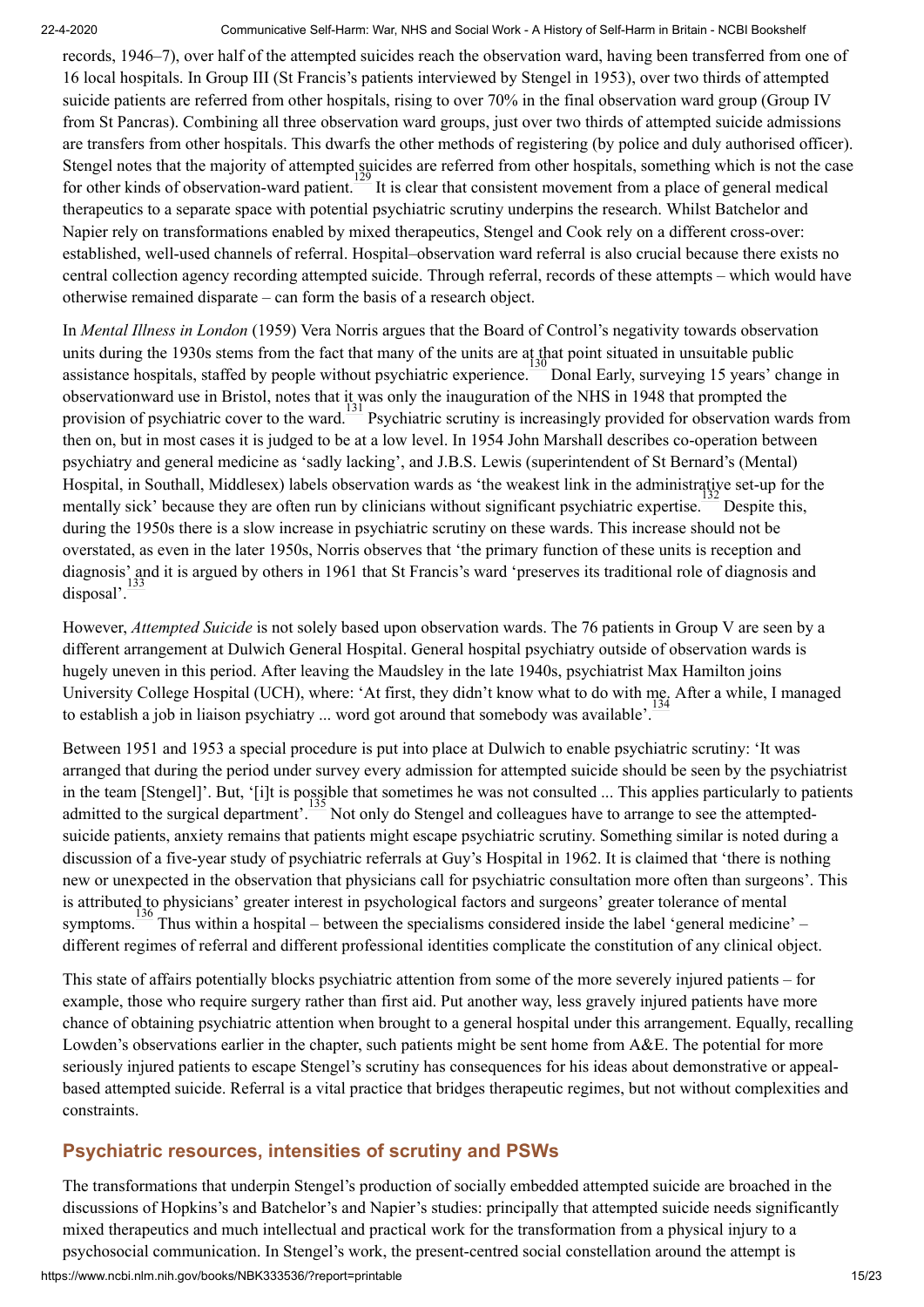indivisible from the intent presumed behind it. Intent to appeal cannot exist without some idea of a recipient. This contrasts with Batchelor's and Napier's analysis, where a broken home in the past impacts upon present abilities to tolerate frustration. A frustration reaction does not require the presence of recipients or observers, but remains rooted in a past, pathological environment.

Various practices, including follow-up and on-ward interviews (as opposed to simply the use of ward records), are required in order for Stengel and colleagues to make the observation-ward material yield up the communicative articulation of attempted suicide. There are three distinct sets of scrutinising practices: observation-ward records only, observation-ward records and PSW follow-up, and interviews with a psychiatrist on the observation ward. Observation-ward records alone constitute a low form of scrutiny. In the St Pancras observation ward, patients in 1953 (Group IV) are not interviewed. Early in the text it is claimed that the intent behind the action will form a key part of the discussion of Groups III and IV. However, this does not materialise for the St Pancras sample: 'Dangerousness and intent could not be assessed' because the patients are not interviewed by the researchers. For the same reason 'the social constellation at the time of the act could not be established'. $\frac{157}{100}$  (The chapter on St Pancras does not fill three pages.)

Using observation-ward records and Cook's PSW follow-up allows a little more of the social setting to be fabricated around the attempt. In Group I, as well as sifting through ward records, the patients, their relatives, friends, and even employers are interviewed, subject to patient consent. The patients are mostly interviewed by Kreeger and the relatives by Cook. The interview schedules are reproduced in the text; they emphasise questions on matters presumably not found consistently in hospital records and case notes. For example, items on the psychiatrist's schedule for patients include: '[m]arked parental discord or other abnormal environmental stresses or relationships in childhood'. $\frac{150}{100}$  Such questioning performs clear intellectual work, bringing patient history into a relationship with the suicidal attempt and opening up similarities with Batchelor's and Napier's work. However, the focus of the questioning is an exceptionally meticulous attempt to chart the present social environment through repercussions, a clear indication of their importance, and what is needed to achieve its prominence:

Changes in patient's human relationships and environment since attempt. The patient's views on the rôle of the attempt in bringing about changes in (a) social adjustment, (b) work and financial circumstances, (c) emotional adjustment, (d) sexual and marital adjustment – change in status, further children, etc., (e) change in mode of life of members of his family or friends.

The PSW's schedule (for relatives) contains clear emphasis on the patient's relationships with other family members. The very existence of a schedule explicitly for relatives constitutes a research practice designed to produce an idea of interpersonal relationships related to an attempt at suicide. Most of these informants are seen 'in their own homes, as visits were regarded as essential for full information'.<sup>140</sup> Thus, the research object is produced from more intense scrutiny than the normal records can provide. This is acknowledged as vastly time-consuming in 1952 (in the write-up of the preliminary study, which features as Group I in the book), to the extent that Stengel is not surprised that the resources for this kind of study have not been previously available:

Only a small proportion of patients were in a mental hospital at the time of the follow-up. The rest had to be traced and their co-operation and that of their relatives had to be won. They proved a very elusive group and we came to understand why such a follow-up had never been carried out before in this country. I wish to pay tribute to my co-workers who overcame difficulties which often appeared insurmountable.

That these patients have not been admitted to a mental hospital is part of the reason they are considered so difficult to trace. As models of psychiatric provision move away from mental hospitals, the techniques used to gather social, biographical and follow-up information around mental illness must change. It becomes clearer why Frederick Hopkins cannot produce such an interpersonal object in the late 1930s.

The 'Results of the follow-up' section contains substantial examples illustrating the social effects of the suicidal attempt. These include subsections such as 'Removal from the scene of conflict' and 'Changes in human relations and in modes of life'. The first case study under the latter heading reads thus:

Mrs. F.I., born 1910, was unhappily married ... They separated in 1944 ... Soon after she learnt of her impending divorce, her lover told her that he did not intend to leave his family ... She became acutely depressed and tried to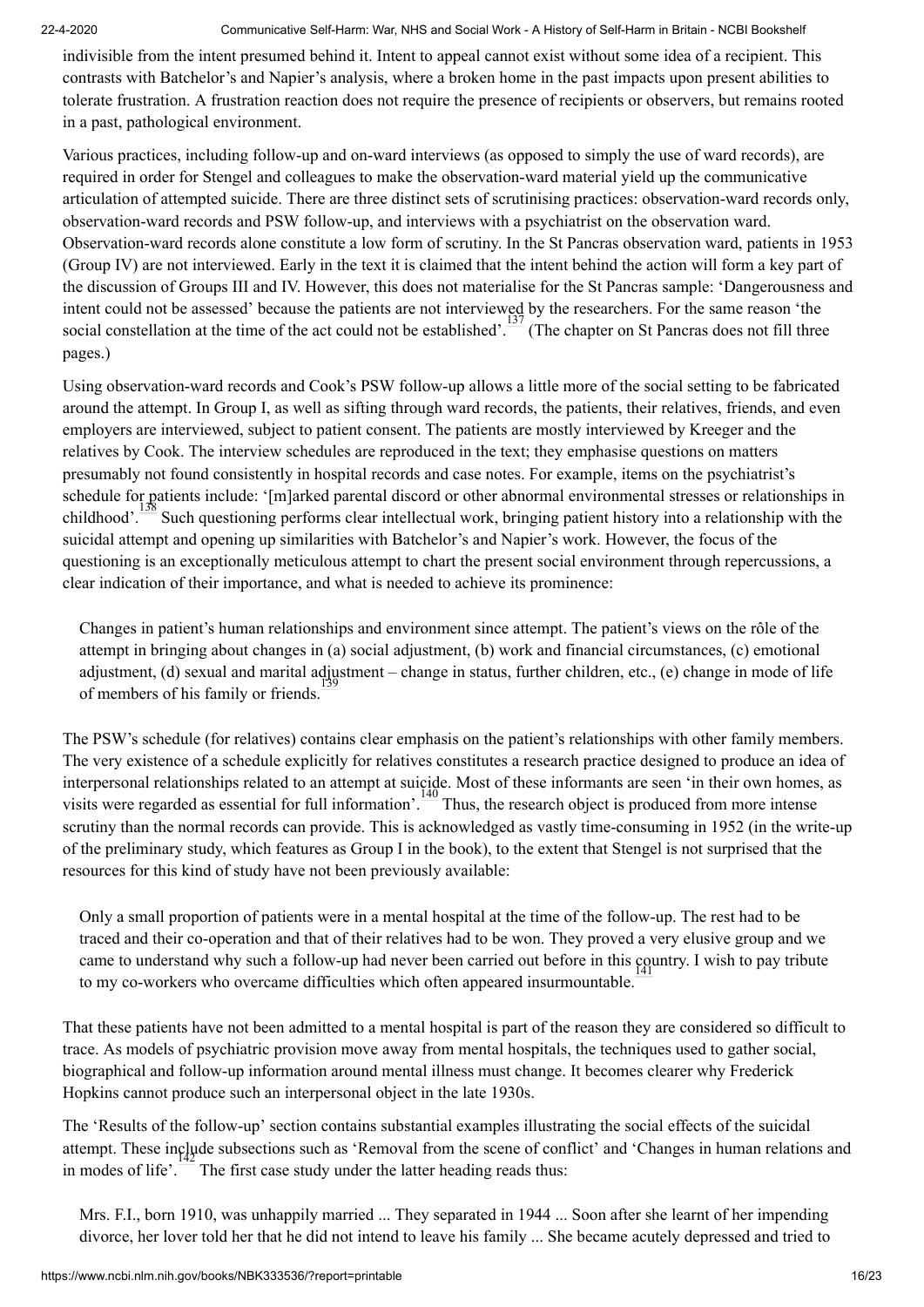poison herself with aspirin ... . Three months after the suicidal attempt she resumed work. Her lover left his family after all and at the time of the follow-up six years after her suicidal attempt they were living together and both declared that they were thoroughly happy. She thought that her suicidal attempt had 'brought him to his senses'. Her family, who had been against this relationship had become reconciled ... The suicidal attempt here contributed to the solution of a conflict.

The attempted suicide is given meaning, but not as a symptom of a depressive illness, childhood deprivation or other psychiatric abnormality. Through follow-up, the attempt is given a social, communicative and instrumental meaning. A specific practical arrangement enables the presenting physical injury to be re-described as a communication.

The most intense scrutiny involves Stengel interviewing patients at St Francis in 1953 (Group III). He again claims that a 'number of aspects of attempted suicide cannot be satisfactorily studied months or years after the event. Some [of these aspects] have been investigated in this series, all of whom were interviewed ... shortly after their admission'.  $\overline{1}$  Thus the highest level of scrutiny achieved in this study involves a research psychiatrist interviewing patients soon after admission, with the investigation of the social element in attempted suicide as the purpose of the interview (allied with PSW follow-up). For a truly satisfactory clinical object, embedded within a social context, the on-ward interview is necessary. The potential for such a high level of psychiatric scrutiny is simply not available in observation ward of the interwar period.

The reconstruction of intent here is used to downplay the significance of somatic in favour of psychological consequences. Case studies illustrate this and contain frequent references to a social environment that modifies assessments of (physical) seriousness. For example, a woman who had taken a large dose of sleeping tablets and then 'called her sister with whom she was staying and told her what she had done ... Her attempt was graded as *absolutely dangerous, with only slight intent* . Had her sister not been available the attempt would probably have proved fatal'. A woman whose husband had been unfaithful 'took 100 tablets of codein-phenacetin compound when alone at home but knew that her son would come soon and she expected that he would find her alive ... The attempt was graded as *relatively dangerous, with slight intent* '.

In light of all this effort, *Attempted Suicide* 's most quoted passage takes on a different hue:

There is a *social* element in the pattern of most suicidal attempts. Once we look out for the element we find it without difficulty in most cases ... If we think in terms of a social field we may say that those who attempt suicide show a tendency to remain within this field. In most attempted suicides we can discover an appeal to other human beings.

The idea of looking for the social element, the intellectual move to think in terms of a social field, the discovery of an appeal: all these are dependent upon specific research practices. The social field is produced through them – finding relatives years after an event, sending letters asking for an interview, asking permission to speak to the former patient. It is quite a practical achievement to produce a credible social, interpersonal space around the paper record of an attempted suicide. Observation-ward records are useful, and follow-up is more useful still, but on-site interviews with the senior research psychiatrist are indispensable to a present-centred social constellation in which to position the suicide attempt in observation wards.

# **Concluding thoughts**

Insights about the significance of social groups and social relationships to mental health and disorder are catalysed by the Second World War. Interaction between psychological and general medical scrutiny is strengthened by the inauguration of the NHS and the inclusion of mental health in the comprehensive service. This is the post-war social settlement, the welfare state and social support networks that are later rolled back by the neoliberalism of the 1980s. Attempted suicide emerges with greater regularity in mental observation wards in these socially focused times. These wards exist uneasily between separate therapeutic approaches, and the increased psychological and psychosocial scrutiny in them is of the highest importance for this new reading of attempted suicide. In this chapter it is shown that when crossover occurs – through mixed therapeutics, referral, or both – the scrutiny must be intense. Much of this intensity is provided by the follow-up practices and intellectual frameworks of psychiatric social work and child guidance, informed by a psychosocial focus that emerges energised from the war. It is also institutionalised by the post-war welfare settlement. The political will to intervene in, manage and treat the social setting feeds into and feeds off this psychological object. Whether the social constellation is fabricated around deprivations projected into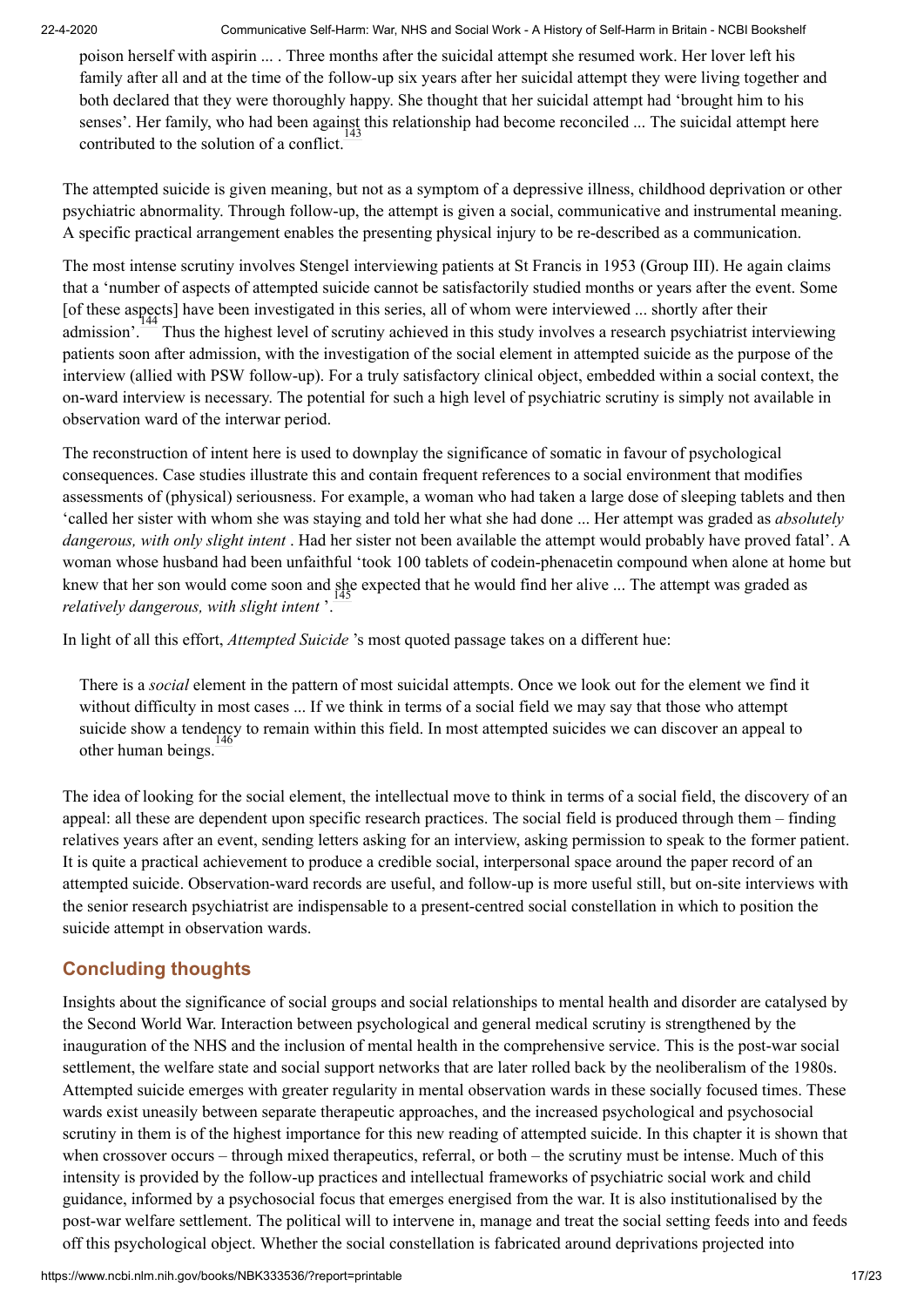childhood, or through a complicated, largely unconscious, appeal to a present social circle, it is highly labourintensive.

The following chapter describes how crossover between psychological and general medicine is given publicity and impetus by the Mental Health Act 1959 and the Suicide Act 1961. The 1959 Act represents a peak in efforts to integrate psychiatric and somatic therapeutics – to which the 1961 Act is connected – through concerns about psychiatric scrutiny at A&E departments. As this latter act decriminalises attempted suicide, it alters formal NHS responsibilities for those considered to have performed that act. This impetus transforms attempted suicide from something of an observation-ward curiosity to a national epidemic. This has little to do with ideas of supposed 'actual' incidence. It has much more to do with the ways in which institutions and practices produce, maintain and expand new fields of scrutiny populated with socially embedded psychological objects.

## **Footnotes**

- 1 Henderson DK, Gillespie RD. A Text-Book of Psychiatry for Students and Practitioners. 6th ed. Oxford: Oxford University Press; 1944. p. vii.
- 2 Toms J. Mental Hygiene and Psychiatry in Modern Britain. Basingstoke: Palgrave Macmillan; 2013. pp. 32–33.
- 3 Department of Health. Your Very Good Health. 1948. [accessed 11 July 2012]. online at: http://www.nhs.uk/Livewell [/NHS60/Pages/VideointroducingthenewNHS.aspx.](http://www.nhs.uk/Livewell/NHS60/Pages/VideointroducingthenewNHS.aspx)
- 4 Samaritans. Samaritans History. [accessed 11 July 2012]; online at: http://www.samaritans.org/about\_samaritans [/governance\\_and\\_history/samaritans\\_history.aspx.](http://www.samaritans.org/about_samaritans/governance_and_history/samaritans_history.aspx)
- 5 Rees JR. The Shaping of Psychiatry by War. London: Chapman & Hall; 1945. pp. 10–33.
- 6 Harrison T. Bion, Rickman, Foulkes and the Northfield Experiments: Advancing on a Different Front. London: Jessica Kingsley; 2000. pp. 27–35.pp. 73
- 7 Mackintosh JM. The War and Mental Health in England. New York: Commonwealth Fund; 1944. p. 62.
- 8 Mackintosh. War and Mental Health: :63.
- 9 Harrison. Advancing on a Different Front: 25:76.
- 10 Ibid 73–4
- 11 Mayou R. The History of General Hospital Psychiatry. British Journal of Psychiatry. 1989;155:770.
- 12 Maclay WS. Trends in the British Mental Health Service. In: Freeman HL, Farndale WAJ, editors. Trends in the Mental Health Services: A Symposium of Original and Reprinted Papers. Oxford: Pergamon Press; 1963. p. 4.; Wing JK. Reasoning About Madness. Oxford: Oxford University Press; 1978. p. 199.
- 13 Carson J, Kitching EH. Psychiatric Beds in a General Ward: A Year's Experience. Lancet. 1949;1(6559):833. [PubMed: [18126397](https://www.ncbi.nlm.nih.gov/pubmed/18126397)]
- 14 Pickstone J. Psychiatry in District General Hospitals. In: Pickstone J, editor. Medical Innovations in Historical Perspective. 1992. pp. 191–192.
- 15 Wilkinson G. Talking About Psychiatry. London: Gaskell; 1993. p. 147.
- 16 Guly HR. A History of Accident and Emergency Medicine, 1948–2004. Basingstoke: Palgrave Macmillan; 2005. p. 4.p. xii.
- 17 One of a huge number of examples: D. Campbell 'Overcrowded hospitals "killed 500" last year, claims top A&E doctor' *Observer* (24 January 2015) online at: <http://www.theguardian.com/uk-news/2015/jan/24/overcrowded-hospitals-deaths> accessed 26 January 2015
- 18 Lowden TG. The Casualty Department. I. The Work and the Staff. Lancet. 1956;270(6929):955. [PubMed: [13320945](https://www.ncbi.nlm.nih.gov/pubmed/13320945)]
- 19 Lowden TG. The Casualty Department. London: E. & S. Livingstone; 1955. p. 254.
- 20 Lowden. The Casualty Department. :254.
- 21 Carson J, Kitching EH. Psychiatric Beds in a General Ward: A Year's Experience. Lancet. 1949;1(6559):833. [PubMed: [18126397](https://www.ncbi.nlm.nih.gov/pubmed/18126397)]
- 22 Batchelor IRC. Attempted Suicide. British Medical Journal. 1955;1(4913):595. [PMC free article: [PMC2061297\]](https://www.ncbi.nlm.nih.gov/pmc/articles/PMC2061297/) [PubMed: 13230567]; see also Asher RAJ. Arrangements for the Mentally Ill. Lancet. [1956;268\(6955\):1266.;](https://www.ncbi.nlm.nih.gov/pubmed/13230567) Kessel N, Grossman G. Suicide in Alcoholics. British Medical Journal. 1961;2(5268):1672. [PMC free article: [PMC1970786](https://www.ncbi.nlm.nih.gov/pmc/articles/PMC1970786/)] [PubMed: [14455390\]](https://www.ncbi.nlm.nih.gov/pubmed/14455390)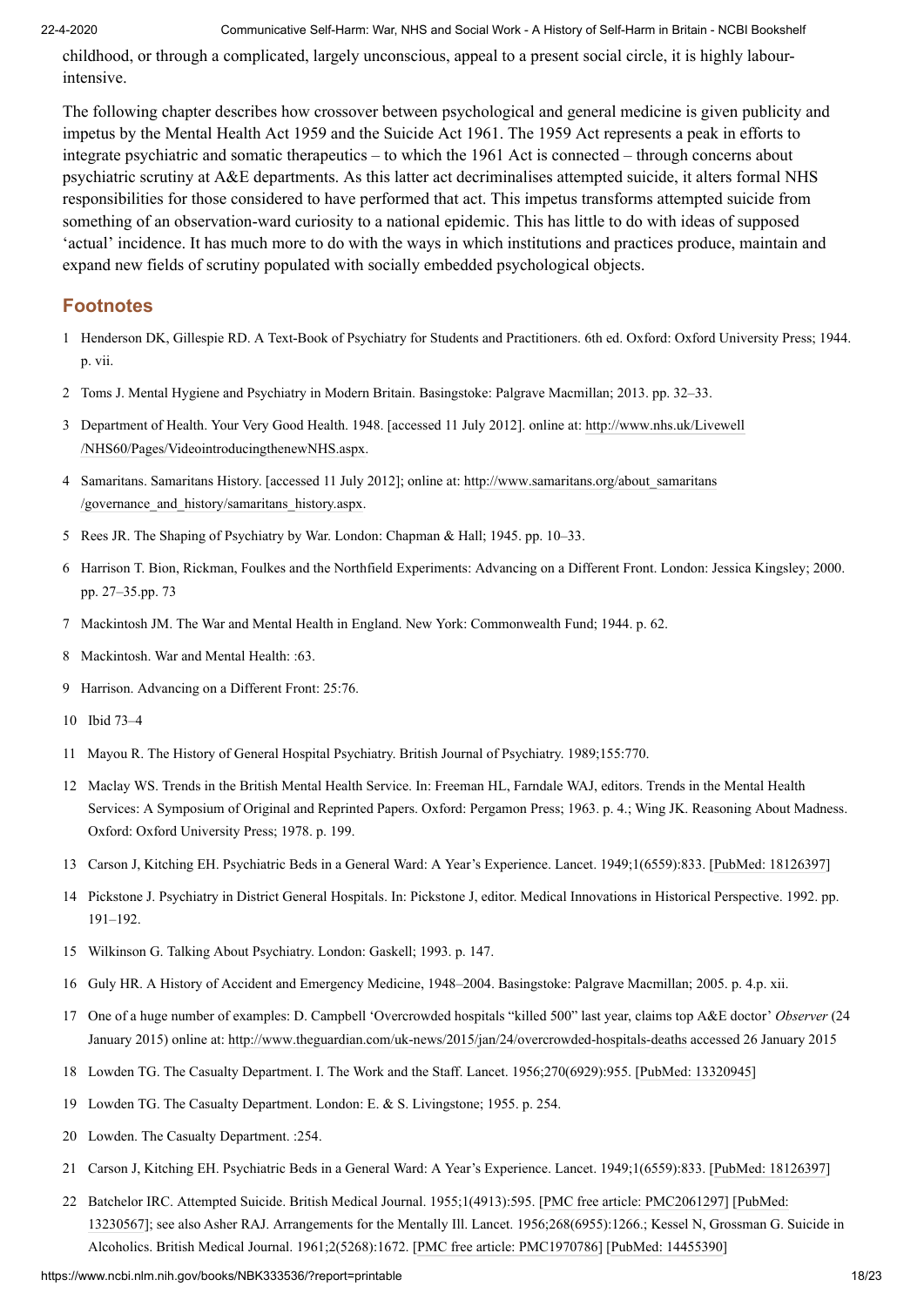- 23 Aungle PG. Sir Ivor Batchelor. Psychiatric Bulletin. 2005;29:439.
- 24 Crown S. Post-War Maudsley Personalities. Psychiatric Bulletin. 1988;12(7):264.
- 25 Odlum D, Epps P, Batchelor IRC, McAdam IMH. Discussion on the Legal Aspects of Suicidal Acts. Proceedings of the Royal Society of Medicine. 1958;51(4):297–303. [PMC free article: [PMC1889771](https://www.ncbi.nlm.nih.gov/pmc/articles/PMC1889771/)] [PubMed: [13554457\]](https://www.ncbi.nlm.nih.gov/pubmed/13554457)
- 26 Stengel E. Attempted Suicide and the Law. Medico-Legal Journal. 1959;27:118. [PubMed: [13834298\]](https://www.ncbi.nlm.nih.gov/pubmed/13834298)
- 27 Batchelor IRC, Napier MB. The Sequelae and Short-Term Prognosis of Attempted Suicide; the Results of a One-Year Follow-up of 200 Cases. Journal of Neurology, Neurosurgery & Psychiatry. [1954;17\(4\):265–266.](https://www.ncbi.nlm.nih.gov/pubmed/13212415) [PMC free article: [PMC503196](https://www.ncbi.nlm.nih.gov/pmc/articles/PMC503196/)] [PubMed: 13212415]
- 28 Letter from A.B. Hume to F.L.T. Graham-Harrison dated 16 June 1958 Law in relation to attempted suicide: general correspondence, 1958–1961 TNA: MH 137/383
- 29 Letter from P.A. Cox to J.D.J. Havard dated 16 January 1962 Law in relation to attempted suicide: proposed amendments, 1961–1962 TNA: MH 137/384. There is at least one similar arrangement in England, in Sheffield from 1951 (see Chapter 3).
- 30 Kessel N. Self-Poisoning Part I. British Medical Journal. 1965;2(5473):1265. [PMC free article: [PMC1846681\]](https://www.ncbi.nlm.nih.gov/pmc/articles/PMC1846681/) [\[PubMed:](https://www.ncbi.nlm.nih.gov/pubmed/5849143) 5849143]
- 31 Tait D. Norman Kreitman in Conversation with David Tait. Psychiatric Bulletin. 1995;19:298.
- 32 The memo is unattributed, but almost certainly written by J.K. Slater: 'Ward 3: A Revaluation for the Ward for Incidental Delirium' (October 1962) Proposed Regional Poisoning Treatment Centre; revaluation of functions of Ward 3; poisoning among children, 1962 at Lothian Health Services Archive (LHSA), University of Edinburgh: LHB 1/59/7: 4. Graduates include G.M. Carstairs, head of Kessel's and Kreitman's research unit.
- 33 [Slater], 'Ward 3: A Revaluation' LHSA: LHB 1/59/7 1
- 34 Ibid. 3
- 35 Ibid 3
- 36 Ibid 3–4.
- 37 Ibid 4
- 38 Hacking I. The Taming of Chance. Cambridge: Cambridge University Press; 1990. p. 65.. Hacking is talking about the claims by French alienist J.E. Esquirol to cast 'suicide as a kind of madness'.
- 39 Kessel N. Attempted Suicide. Medical World. 1962;97:314. [PubMed: [14032132\]](https://www.ncbi.nlm.nih.gov/pubmed/14032132)
- 40 Stengel E. Attempted Suicide: Its Management in the General Hospital. Lancet. 1963;1(7275):234. [PubMed: [13983827](https://www.ncbi.nlm.nih.gov/pubmed/13983827)]
- 41 Catford EF. The Royal Infirmary of Edinburgh 1929–1979. Edinburgh: Scottish Academic Press; 1984. p. 159.
- 42 Long V. "Often There Is a Good Deal to Be Done, but Socially Rather Than Medically": The Psychiatric Social Worker as Social Therapist, 1945–70. Medical History. 2011;55(2):225. [PMC free article: [PMC3066687\]](https://www.ncbi.nlm.nih.gov/pmc/articles/PMC3066687/) [PubMed: [21461311\]](https://www.ncbi.nlm.nih.gov/pubmed/21461311)
- 43 Hunnybun NK. Psychiatric Social Work. In: Morris C, editor. Social Case-Work in Great Britain. London: Faber and Faber; 1950. p. 102.
- 44 Toms. Mental Hygiene and Psychiatry in Modern Britain. :30.
- 45 Stewart J. "I Thought You Would Want to Come and See His Home": Child Guidance and Psychiatric Social Work in Inter-War Britain. In: Jackson M, editor. Health and the Modern Home. London: Routledge; 2007. pp. 111–112.; Hunnybun. Psychiatric Social Work. :105. [PubMed: [18102440](https://www.ncbi.nlm.nih.gov/pubmed/18102440)]; Heimler E. Mental Illness and Social Work. Harmondsworth: Penguin; 1967. pp. 44–45.
- 46 Hunnybun. Psychiatric Social Work. :103–104.
- 47 Rees. Shaping of Psychiatry. :32.
- 48 Toms. Mental Hygiene. :86.
- 49 Bowlby J. Maternal Care and Mental Health. Geneva: World Health Organization; 1951. [PMC free article: [PMC255400](https://www.ncbi.nlm.nih.gov/pmc/articles/PMC2554008/)[8\]](https://www.ncbi.nlm.nih.gov/pubmed/14821768) [PubMed: 14821768]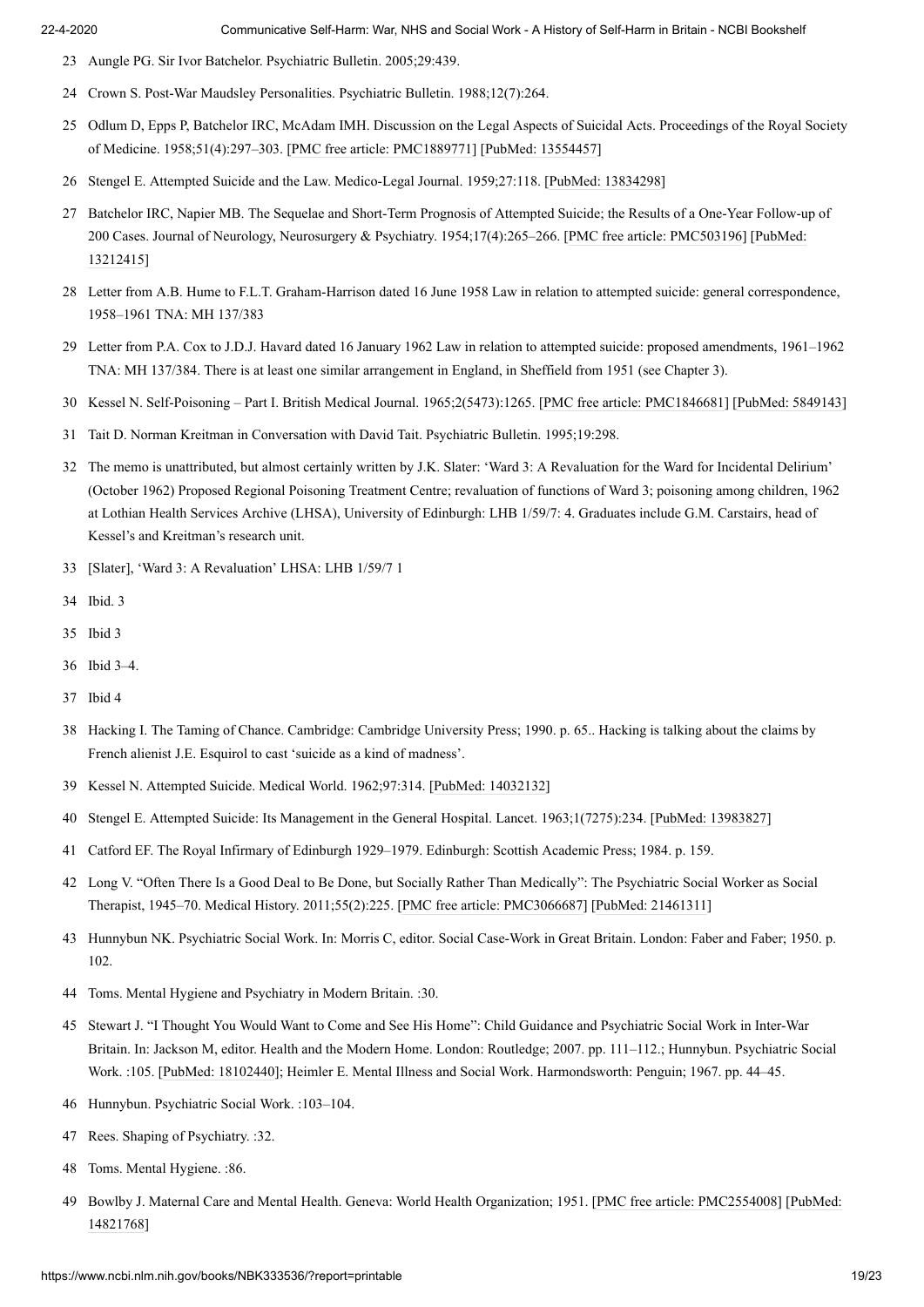- 50 Storr A. Oxford Dictionary of National Biography. Oxford: Oxford University Press; 2004. Bowlby, (Edward) John Mostyn (1907–1990)
- 51 Long. Good Deal to Be Done. :226.
- 52 Irvine E. Psychiatric Social Work' In: Younghusband E, editor. Social Work in Britain, 1950–1975: A Follow-Up Study. London: Allen & Unwin; 1978. p. 179.
- 53 Post F. Mental Breakdown in Old Age. British Medical Journal. [1951;1\(4704\):436–440.](https://www.ncbi.nlm.nih.gov/pubmed/14821436) [PMC free article: [PMC2068466](https://www.ncbi.nlm.nih.gov/pmc/articles/PMC2068466/)] [PubMed: 14821436]; Post F, Wardle J. Family Neurosis and Family Psychosis. British Journal of Psychiatry. [1962;108:147.](https://www.ncbi.nlm.nih.gov/pubmed/14488209) [PubMed: 14488209]
- 54 Irvine. Psychiatric Social Work. :178, 192.. Irvine is talking specifically about 1950s mental hospitals.
- 55 Younghusband E. Social Work in Britain, 1950–1975: A Follow-up Study. London: Allen and Unwin; 1978. p. 165.
- 56 Toms. Mental Hygiene. :90.
- 57 Jones M. Social Psychiatry in Practice: The Idea of the Therapeutic Community. Harmondsworth: Penguin; 1968. pp. 16–17.
- 58 Rees. Shaping of Psychiatry. :32.
- 59 Bion. Experiences in Groups. :13.
- 60 Main T. quoted in Toms. Mental Hygiene. :101.
- 61 Toms. Mental Hygiene. :115.
- 62 Mackintosh. War and Mental Health. :59.
- 63 For an interesting account of the turn to the 'social' in the United States, see Staub ME. Madness Is Civilization: When the Diagnosis Was Social, 1948–1980. London: University of Chicago Press; 2011.
- 64 Brown GW, Monck EM, Carstairs GM, Wing JK. Influence of Family Life on the Course of Schizophrenic Illness. British Journal of Preventive and Social Medicine. 1962;16(2):55–68.
- 65 Rose N. Governing the Soul: The Shaping of the Private Self. London: Free Association Press; 1999. pp. 171–175.
- 66 Thomson M. Psychological Subjects: Identity, Culture, and Health in Twentieth-Century Britain. Oxford: Oxford University Press; 2006. p. 269.. Thomson is describing the *aspirations* for a new, enlightened, psychologised sense of selfhood.
- 67 Eghigian G, Killen A, Leuenberger C. The Self as Project: Politics and the Human Sciences in the Twentieth Century. Osiris. 2007;22(1):22.
- 68 Rose. Governing the Soul: :155–181. 205–213.
- 69 Toms. Mental Hygiene.
- 70 Younghusband EL. Social Work in Britain: A Supplementary Report on the Employment and Training of Social Workers. Dunfermline: Carnegie United Kingdom Trust; 1951. p. 81.
- 71 Ministry of Health. Report of the Working Party on Social Workers in the Local Authority Health and Welfare Services (Younghusband Report). London: HMSO; 1959.
- 72 Faithfull L. Oxford Dictionary of National Biography. Oxford: Oxford University Press; 2004. Younghusband, Dame Eileen Louise (1902–1981)
- 73 Titmuss RM. Community Care: Fact or Fiction? In: Titmuss RM, editor. Commitment to Welfare. London: George Allen and Unwin; [1961] 1968. p. 105.
- 74 Rose. Governing the Soul. :208.
- 75 Lewis A. Social Aspects of Psychiatry: Part I. Edinburgh Medical Journal. 1951;58(5):215. [PMC free article: [PMC5283123\]](https://www.ncbi.nlm.nih.gov/pmc/articles/PMC5283123/) [PubMed: [14840388\]](https://www.ncbi.nlm.nih.gov/pubmed/14840388)
- 76 Younghusband. Social Work in Britain. :165.
- 77 Pentreath EUH, Dax EC. Mental Observation Wards: A Discussion of Their Work and Its Objects. Journal of Mental Science. 1937;83:354–364.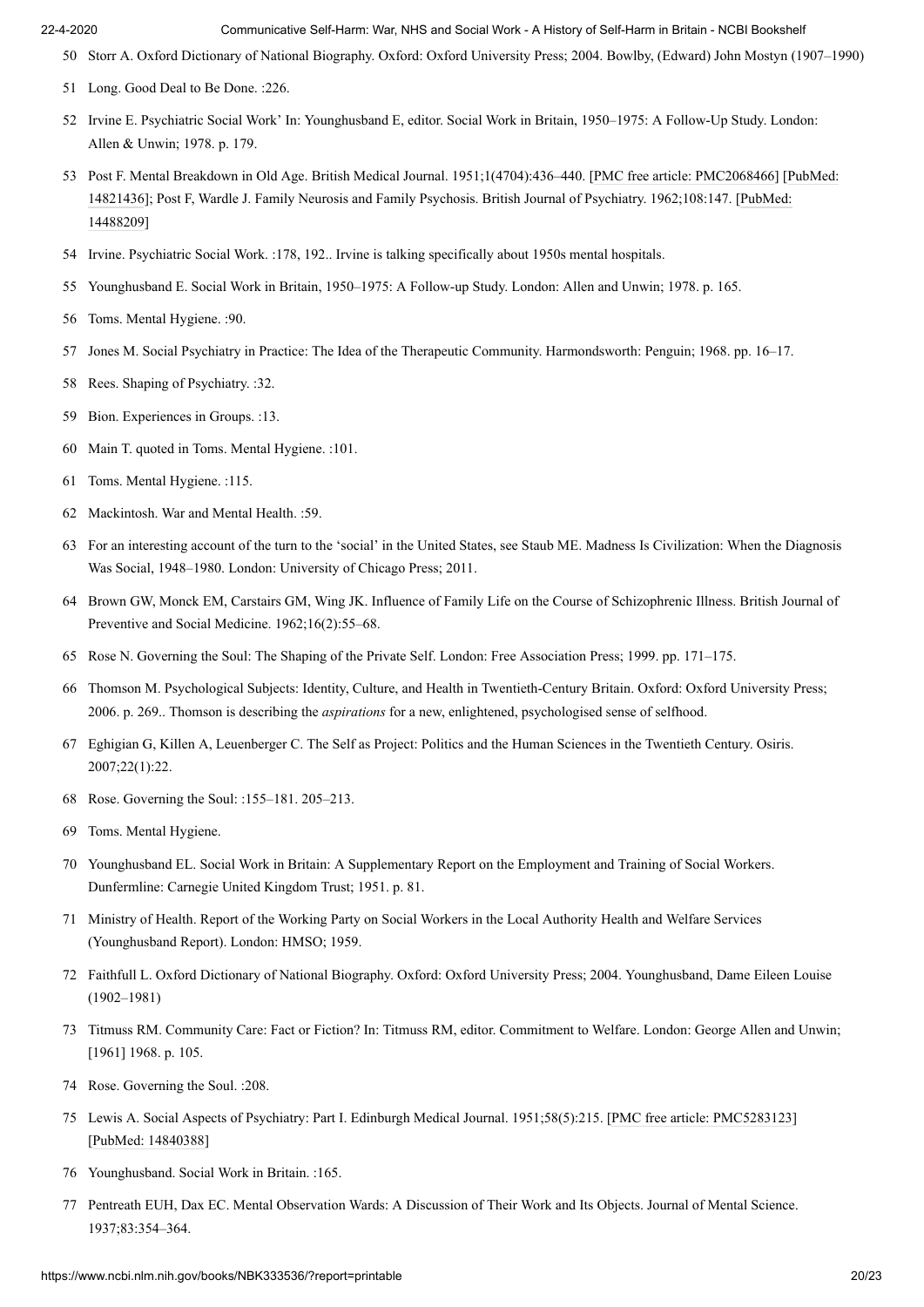- 78 Despite Hopkins positing domestic stress as a precipitating factor for attempted suicide and publishing his observation ward study in the same year, he does not mention a social worker (psychiatric or otherwise) He does, however, have an interest in child guidance.
- 79 Butler EN. Observation Units. Proceedings of the Royal Society of Medicine. 1940;33:726.
- 80 Hunnybun. Psychiatric Social Work. :117. [PubMed: [18102440](https://www.ncbi.nlm.nih.gov/pubmed/18102440)]
- 81 Batchelor IRC, Napier MB. The Sequelae and Short-Term Prognosis of Attempted Suicide; the Results of a One-Year Follow-up of 200 Cases. Journal of Neurology, Neurosurgery & Psychiatry. 1954;17(4):261. [PMC free article: [PMC503196](https://www.ncbi.nlm.nih.gov/pmc/articles/PMC503196/)] [PubMed: [13212415\]](https://www.ncbi.nlm.nih.gov/pubmed/13212415); Batchelor IRC, Napier MB. Attempted Suicide in Old Age. British Medical Journal. [1953;2\(4847\):1187.](https://www.ncbi.nlm.nih.gov/pmc/articles/PMC2030193/) [PMC free article: PMC2030193] [PubMed: [13106375](https://www.ncbi.nlm.nih.gov/pubmed/13106375)]; Batchelor IRC. Alcoholism and Attempted Suicide. Journal of Mental Science. 1954;419(100):461. [PubMed: [13175008\]](https://www.ncbi.nlm.nih.gov/pubmed/13175008)
- 82 Batchelor, Napier Sequelae. :261. [PMC free article: [PMC503196\]](https://www.ncbi.nlm.nih.gov/pmc/articles/PMC503196/) [PubMed: [13212415\]](https://www.ncbi.nlm.nih.gov/pubmed/13212415)
- 83 Stewart. See His Home. :115–117.
- 84 Ibid 118
- 85 Bridget Yapp, quoted in Stewart, 'See His Home': 118. In 1978, Irvine claims that this text is 'the only British book on the subject' and that it is 'unfortunate that no other books had appeared.' Irvine 'Psychiatric Social Work': 183
- 86 Slater ETO, Woodside M. Patterns of Marriage: A Study of Marriage Relationships in the Urban Working Classes. London: Cassell; 1951. p. 14.. See Chapter 4 for more on the influence of marriage guidance and PSWs in attempted-suicide studies.
- 87 Stewart. See His Home. :118.
- 88 Hunnybun. Psychiatric Social Work. :101. [PubMed: [18102440\]](https://www.ncbi.nlm.nih.gov/pubmed/18102440)
- 89 Irvine. Psychiatric Social Work. :178.
- 90 Bowlby. quoted in Toms. Mental Hygiene. :114.
- 91 Toms. Mental Hygiene. :114.
- 92 Batchelor, Napier Sequelae. :265.
- 93 Batchelor IRC. Management and Prognosis of Suicidal Attempts in Old Age. Geriatrics. 1955;10(6):292. [PubMed: [14380706\]](https://www.ncbi.nlm.nih.gov/pubmed/14380706)
- 94 Batchelor, Napier Sequelae. :266. [PMC free article: [PMC503196\]](https://www.ncbi.nlm.nih.gov/pmc/articles/PMC503196/) [PubMed: [13212415\]](https://www.ncbi.nlm.nih.gov/pubmed/13212415)
- 95 Ibid 264
- 96 Ibid 264
- 97 Ibid 264, 266
- 98 Batchelor IRC, Napier MB. Broken Homes and Attempted Suicide. British Journal of Delinquency. 1953;4:99.
- 99 Batchelor, Napier Broken Homes. :99–100.
- 100 Bowlby. Maternal Care and Mental Health. :12.
- 101 Ibid 105–6
- 102 Ibid 101
- 103 Ibid 104
- 104 Ibid 103–4
- 105 Batchelor IRC. Psychopathic States and Attempted Suicide. British Medical Journal. [1954;1\(4875\):1343.](https://www.ncbi.nlm.nih.gov/pmc/articles/PMC2085275/) [PMC free article: PMC2085275] [PubMed: [13160469](https://www.ncbi.nlm.nih.gov/pubmed/13160469)]
- 106 Batchelor, Napier Broken Homes. :103–104.
- 107 Batchelor. Alcoholism. :453.
- 108 Batchelor. Psychopathic States. :1343.
- 109 Batchelor, Napier Broken Homes. :104.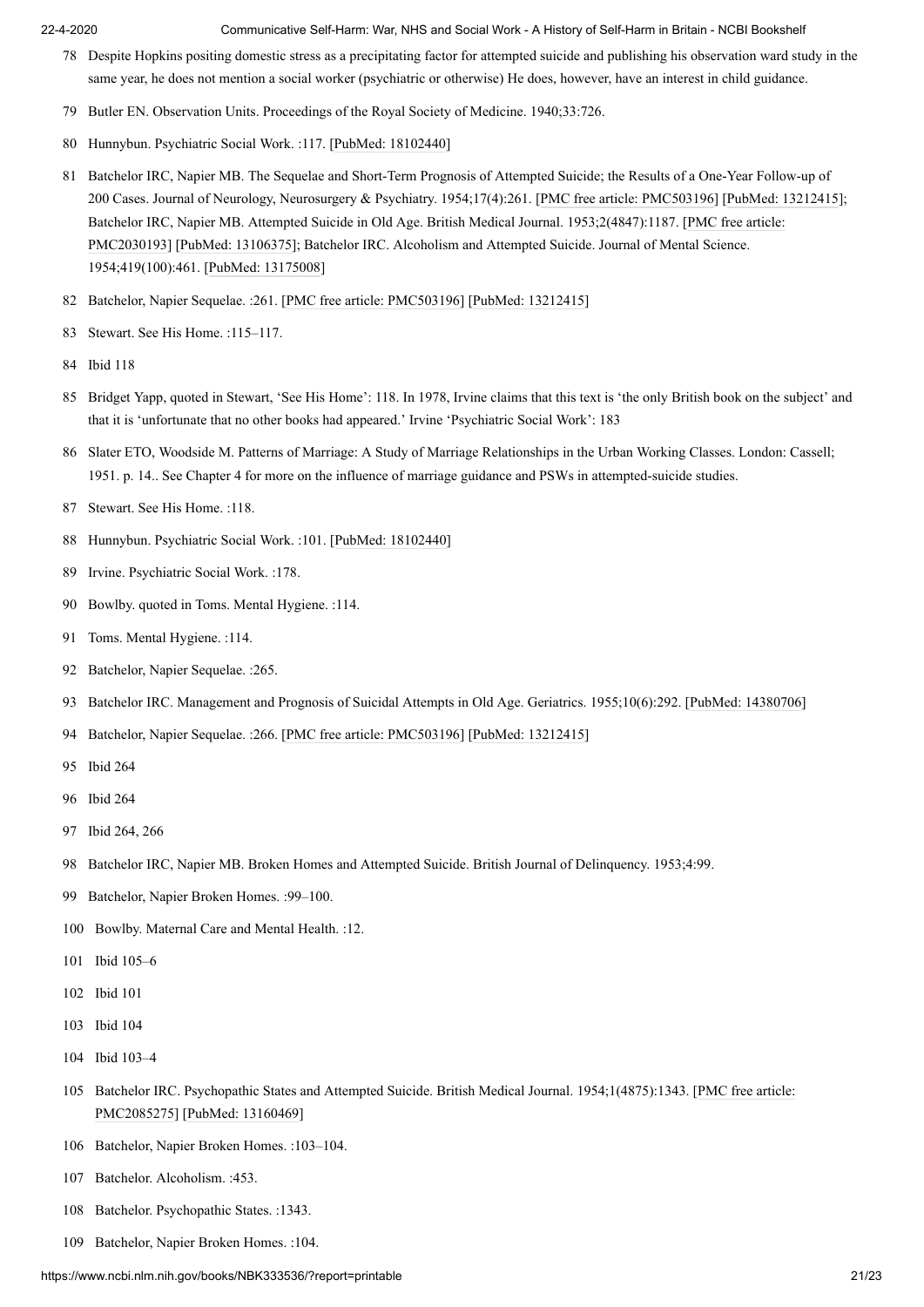Ibid 105

- Scott JW. Gender and the Politics of History. rev. ed. New York: Columbia University Press; 1999. p. 115.
- Batchelor, Napier Broken Homes. :107–108.
- Batchelor IRC. Repeated Suicidal Attempts. British Journal of Medical Psychology. 1954;27(3):161. [PubMed: [13172414](https://www.ncbi.nlm.nih.gov/pubmed/13172414)]
- They also argue that 'those rendered most vulnerable by their early experiences may tend to break down quickly' Batchelor, Napier Broken Homes. :102–106.
- Bowlby. Maternal Care and Mental Health. :13–14.
- Rose. Governing the Soul. :170.
- See Vicedo M. The Social Nature of the Mother's Tie to Her Child: John Bowlby's Theory of Attachment in Post-War America. British Journal for the History of Science. 2011;44(3):420. [PubMed: [22164644](https://www.ncbi.nlm.nih.gov/pubmed/22164644)]
- Bowlby. Maternal Care and Mental Health. :26.
- Mayou. General Hospital Psychiatry. :774.
- Wilkinson. Talking about Psychiatry. :28.
- Trethowan WH. Suicide and Attempted Suicide. British Medical Journal. 1979;2(6185):320. [PMC free article: [PMC1595693](https://www.ncbi.nlm.nih.gov/pmc/articles/PMC1595693/)] [[PubMed:](https://www.ncbi.nlm.nih.gov/pubmed/383196) 383196]
- Trethowan. Suicide and Attempted Suicide. :320. [PMC free article: [PMC1595693\]](https://www.ncbi.nlm.nih.gov/pmc/articles/PMC1595693/) [[PubMed:](https://www.ncbi.nlm.nih.gov/pubmed/383196) 383196]
- Stengel's biographical details are taken from four sources: Weindling P. Alien Psychiatrists: The British Assimilation of Psychiatric Refugees. In: Roelcke V, Weindling P, Westwood L, editors. International Relations in Psychiatry: Britain, Germany, and the United States to World War II. Rochester: University of Rochester Press; 2010. pp. 218–236.; Peters UH. The Emigration of German Psychiatrists to Britain. In: Freeman HL, Berrios GE, editors. 150 Years of Psychiatry: The Aftermath. London: Athlone; 1996. pp. 565–580.; Jenner FA. Oxford Dictionary of National Biography. Oxford: Oxford University Press; 2004. Stengel, Erwin (1902– 1973); Shepherd M. The Impact of Germanic Refugees on Twentieth-Century British Psychiatry. Social History of Medicine. 2009;22(3):461–469.
- Stengel E. On the Aetiology of the Fugue States. Journal of Mental Science. 1941;87:572–599.; Stengel E. Further Studies on Pathological Wandering (Fugues with the Impulse to Wander). Journal of Mental Science. 1943;89:224–241.
- Stengel E. Suicide. In: Fleming GWTH, Walk A, McCowan PK, editors. Recent Progress in Psychiatry. London: J. & A. Churchill Ltd; 1950. pp. 691–703. [PubMed: [24539461\]](https://www.ncbi.nlm.nih.gov/pubmed/24539461)
- Anonymous. Lost Hospitals of London. [accessed 21 August 2012]; online at: [http://ezitis.myzen.co.uk/stfrancis.html.](http://ezitis.myzen.co.uk/stfrancis.html)
- Wilkinson. Talking. 30:231.; Post, 'Mental Breakdown in Old Age'
- Stengel E, Cook NG, Kreeger IS. Attempted Suicide: Its Social Significance and Effects. Vol. 22. London: Chapman and Hall; 1958. , emphasis in original.
- Stengel, Cook, Kreeger Attempted Suicide: 43:84–105.
- Norris V. Mental Illness in London. London: Chapman & Hall; 1959. p. 91.
- Early DF. The Changing Use of the Observation Ward. Public Health. 1962;76(5):262.
- Marshall J. Mental Health Services. British Medical Journal. 1954;2(4902):1484.; Lewis JBS. Mental Health Services. British Medical Journal. 1954;2(4900):1354–1355.
- Norris. Mental Illness. :234.; see also Eilenberg MD, Whatmore PB. Police Admissions to a Mental Observation Ward. Medicine, Science, and the Law. 1961;2:96–100.
- Wilkinson. Talking about Psychiatry. :15.; this story also appears in Mayou. General Hospital Psychiatry. :774.
- Stengel, Cook, Kreeger Attempted Suicide. :96.
- Fleminger JJ, Mallett BL. Psychiatric Referrals from Medical and Surgical Wards. British Journal of Psychiatry. 1962;108:189. [PubMed: [13893542\]](https://www.ncbi.nlm.nih.gov/pubmed/13893542)